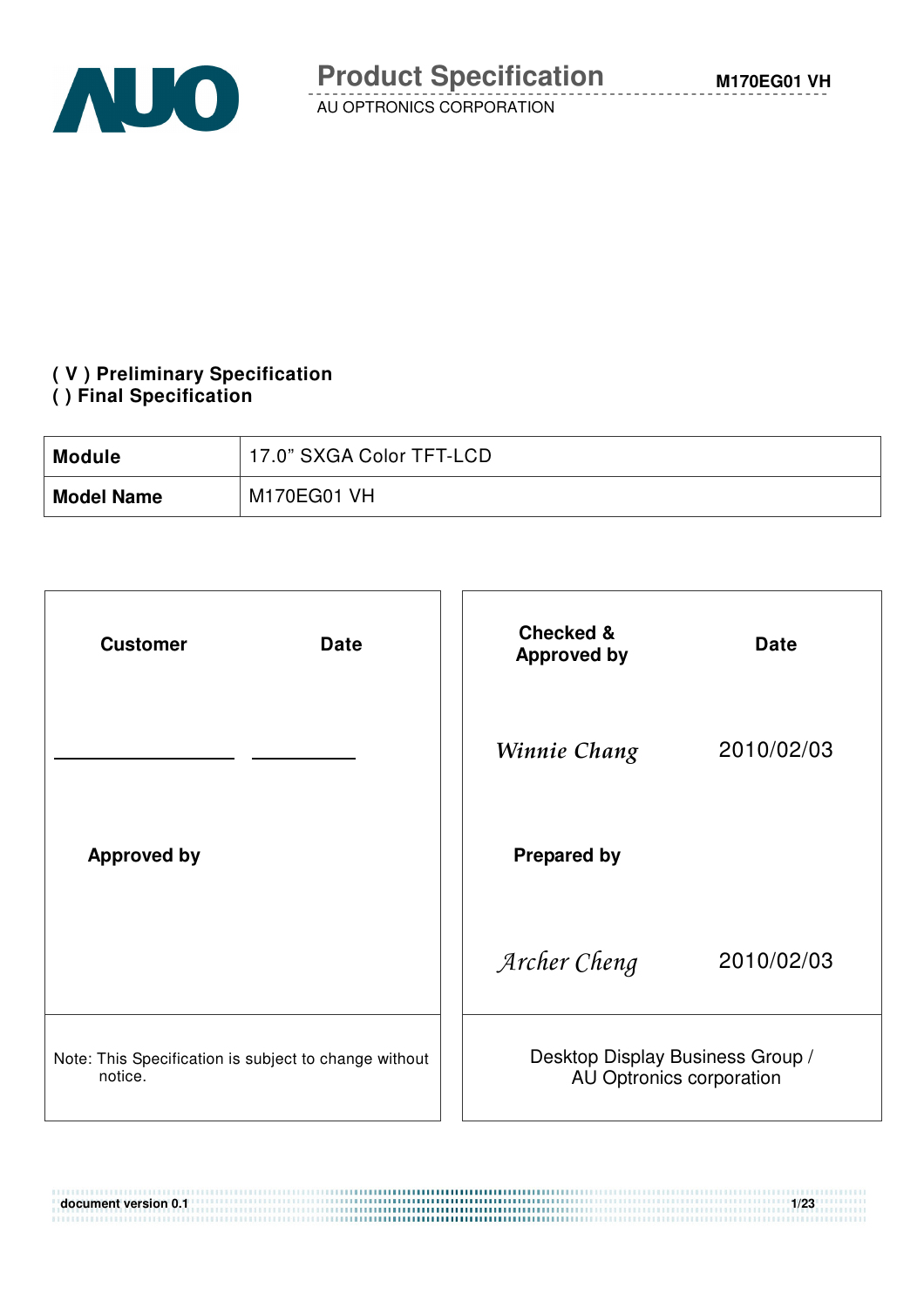

 $2/23$ 

# **Contents**

document version 0.1 **and the contract of the contract of the contract of the contract of the contract of the contract of the contract of the contract of the contract of the contract of the contract of the contract of the**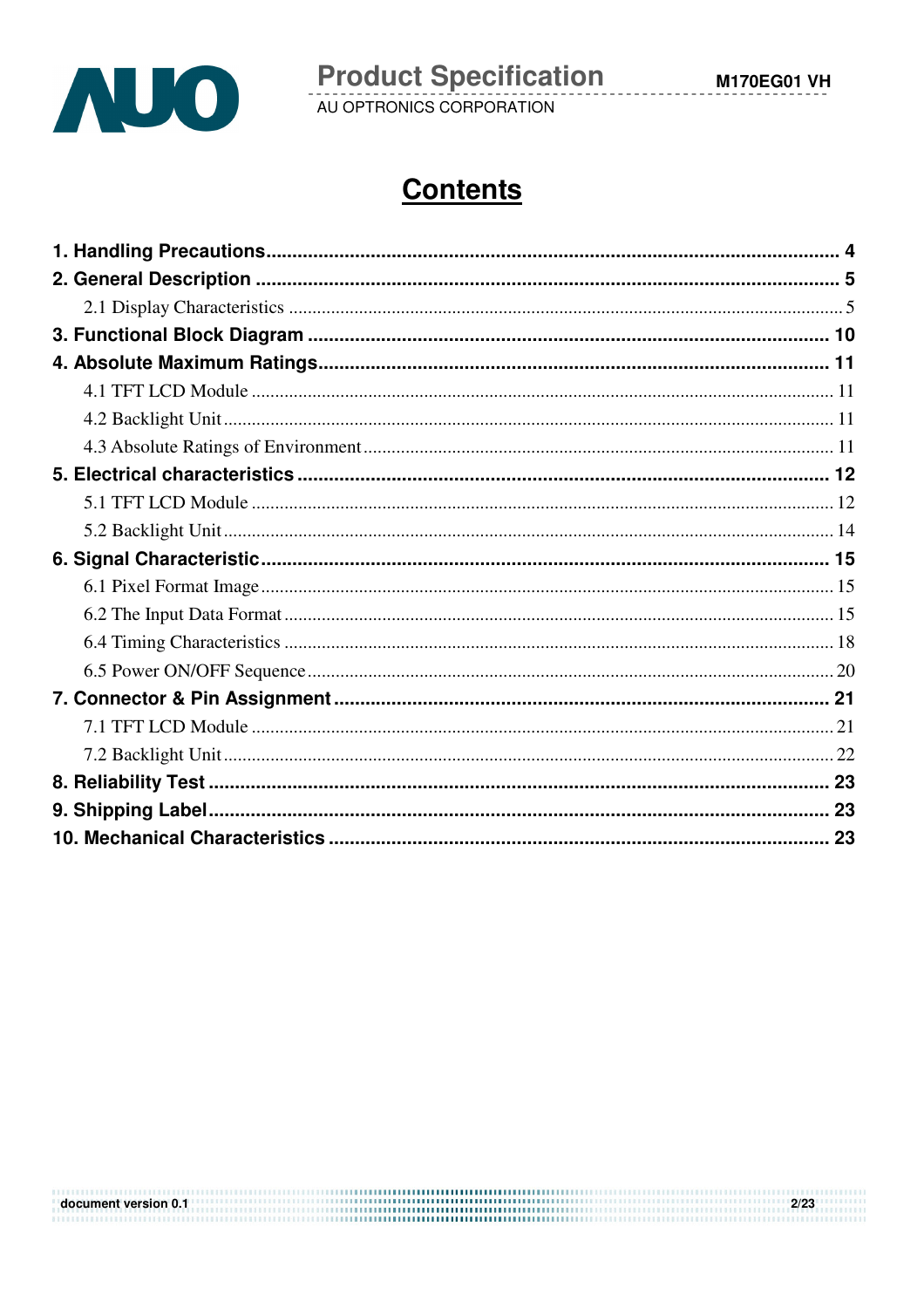

**Product Specification** M170EG01 VH

AU OPTRONICS CORPORATION

# **Record of Revision**

| Version and<br><b>Date</b> | Page | Old description            | <b>New Description</b> | Remark |
|----------------------------|------|----------------------------|------------------------|--------|
| 0.1 2010/02/03             | All  | First Edition for Customer | All                    |        |
|                            |      |                            |                        |        |
|                            |      |                            |                        |        |
|                            |      |                            |                        |        |
|                            |      |                            |                        |        |
|                            |      |                            |                        |        |
|                            |      |                            |                        |        |
|                            |      |                            |                        |        |
|                            |      |                            |                        |        |
|                            |      |                            |                        |        |
|                            |      |                            |                        |        |

| document version 0.1 | 3/23 |
|----------------------|------|
|                      |      |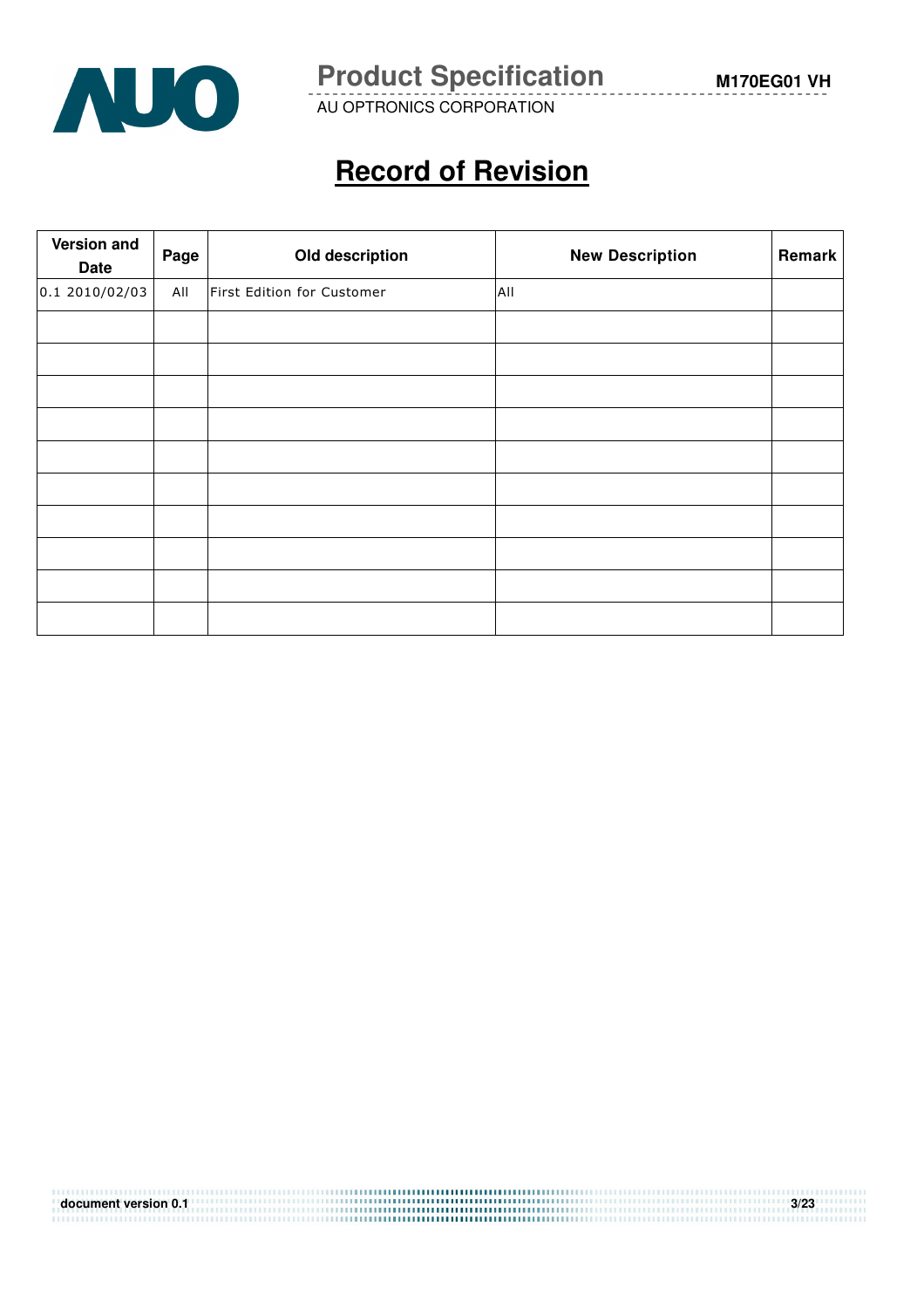

# **1. Handling Precautions**

- 1) Since front polarizer is easily damaged, pay attention not to scratch it.
- 2) Be sure to turn off power supply when inserting or disconnecting from input connector.
- 3) Wipe off water drop immediately. Long contact with water may cause discoloration or spots.
- 4) When the panel surface is soiled, wipe it with absorbent cotton or other soft cloth.
- 5) Since the panel is made of glass, it may break or crack if dropped or bumped on hard surface.
- 6) Since CMOS LSI is used in this module, take care of static electricity and insure human earth when handling.
- 7) Do not open or modify the Module Assembly.
- 8) Do not press the reflector sheet at the back of the module to any directions.
- 9) In case if a Module has to be put back into the packing container slot after once it was taken out from the container, do not press the center of the CCFL reflector edge. Instead, press at the far ends of the CCFL Reflector edge softly. Otherwise the TFT Module may be damaged.
- 10) At the insertion or removal of the Signal Interface Connector, be sure not to rotate nor tilt the Interface Connector of the TFT Module.
- 11) After installation of the TFT Module into an enclosure, do not twist nor bend the TFT Module even momentary. At designing the enclosure, it should be taken into consideration that no bending/twisting forces are applied to the TFT Module from outside. Otherwise the TFT Module may be damaged.
- 12) Cold cathode fluorescent lamp in LCD contains a small amount of mercury. Please follow local ordinances or regulations for disposal.
- 13) Small amount of materials having no flammability grade is used in the LCD module. The LCD module should be supplied by power complied with requirements of Limited Power Source (IEC60950 or UL1950), or be applied exemption.
- 14) The LCD module is designed so that the CCFL in it is supplied by Limited Current Circuit (IEC60950 or UL1950). Do not connect the CCFL in Hazardous Voltage Circuit.

**document version 0.1 4/23**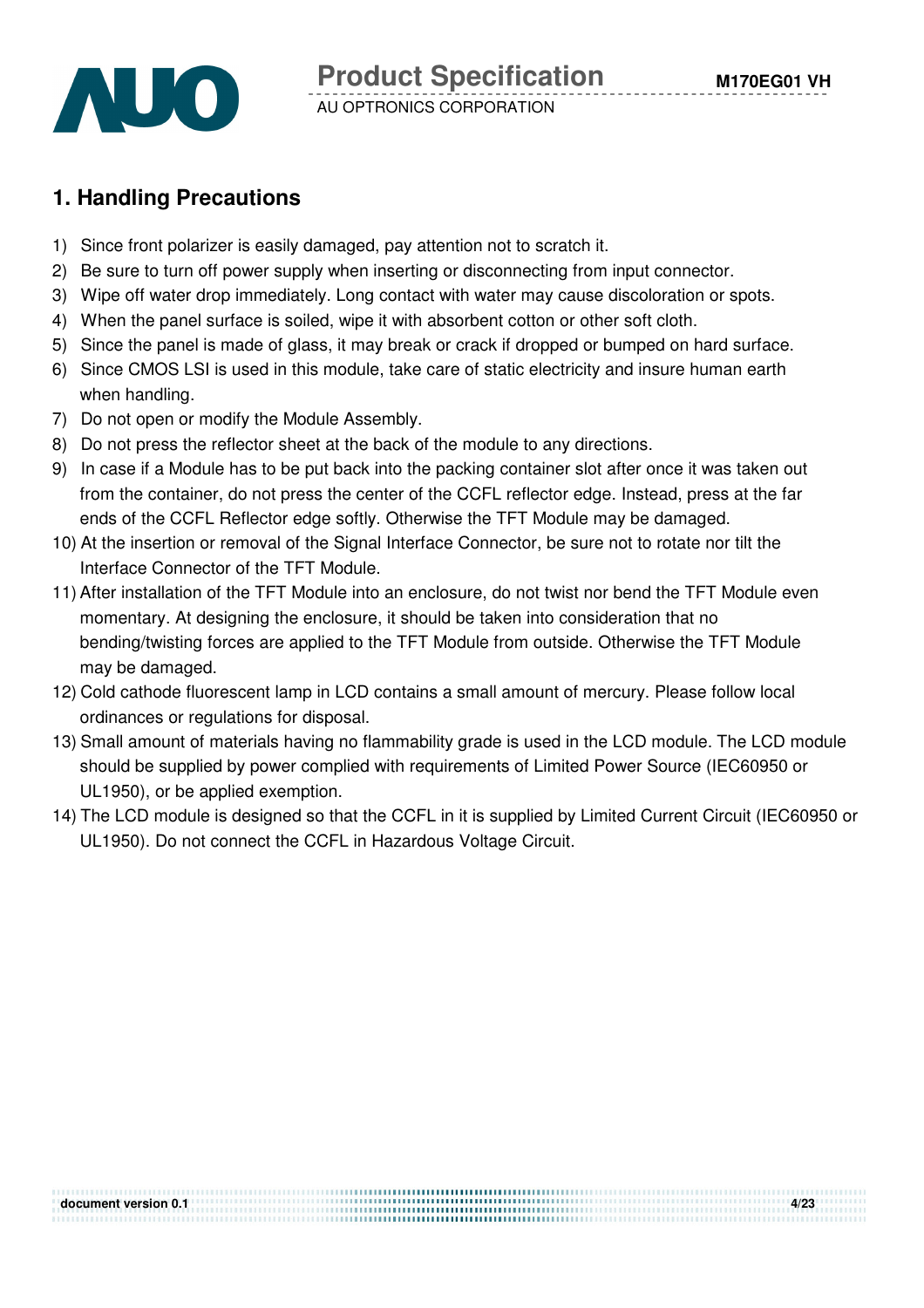

# **2. General Description**

This specification applies to the 17 inch Color TFT-LCD Module M170EG01 VH. The display supports the SXGA+ (1280(H) x 1024(V)) screen format and 16.7M colors (RGB 6-bits+Hi-RFC data).All input signals are 2 Channel LVDS interface compatible.

This module does not contain an inverter card for backlight.

### **2.1 Display Characteristics**

The following items are characteristics summary on the table under 25  $\degree$ C condition:

| <b>Items</b>                                              | <b>Unit</b>                      | <b>Specifications</b>                                                |
|-----------------------------------------------------------|----------------------------------|----------------------------------------------------------------------|
| Screen Diagonal                                           | [mm]                             | 432 (17.0")                                                          |
| <b>Active Area</b>                                        | [mm]                             | $337.920(H) \times 270.336(V)$                                       |
| Pixels H x V                                              |                                  | $1280 \times 3(RGB) \times 1024$                                     |
| <b>Pixel Pitch</b>                                        | [mm]                             | 0.264(per one triad) $\times$ 0.264                                  |
| <b>Pixel Arrangement</b>                                  |                                  | R.G.B. Vertical Stripe                                               |
| Display Mode                                              |                                  | Normally White                                                       |
| <b>White Luminance</b>                                    | [cd/m <sup>2</sup> ]             | 250 (center, Typ)@7.5 mA                                             |
| <b>Contrast Ratio</b>                                     |                                  | $1000:1$ (Typ)                                                       |
| <b>Optical ResponseTime</b>                               | [msec]                           | 5(Typ)                                                               |
| Nominal Input Voltage VDD                                 | [Volt]                           | $+5.0$ (Typ)                                                         |
| <b>Power Consumption</b><br>(VDD line + CCFL line)        | [Watt]                           | $12.35W \Rightarrow (Typ.)$<br>(without inverter, all black pattern) |
| Weight                                                    | [Grams]                          | 1990 Typ.                                                            |
| Physical Size (H x V x D)                                 | [mm]                             | 358.5(H) x 296.5(V) Typ. x 15.8(D) Max.                              |
| <b>Electrical Interface</b>                               |                                  | <b>Dual Channel LVDS</b>                                             |
| <b>Surface Treatment</b>                                  |                                  | Anti-glare type, Hardness 3H                                         |
| <b>Support Color</b>                                      |                                  | 16.7M colors (RGB 6-bits +Hi-FRC data)                               |
| Temperature Range<br>Operating<br>Storage (Non-Operating) | $\lceil{^{\circ}C}\rceil$<br>[C] | 0 to $+50$<br>$-20$ to $+60$                                         |
| RoHS Compliance                                           |                                  | RoHS Compliance                                                      |
| Digital Gamma turn on Compliance                          |                                  | TCO5.0 Compliance                                                    |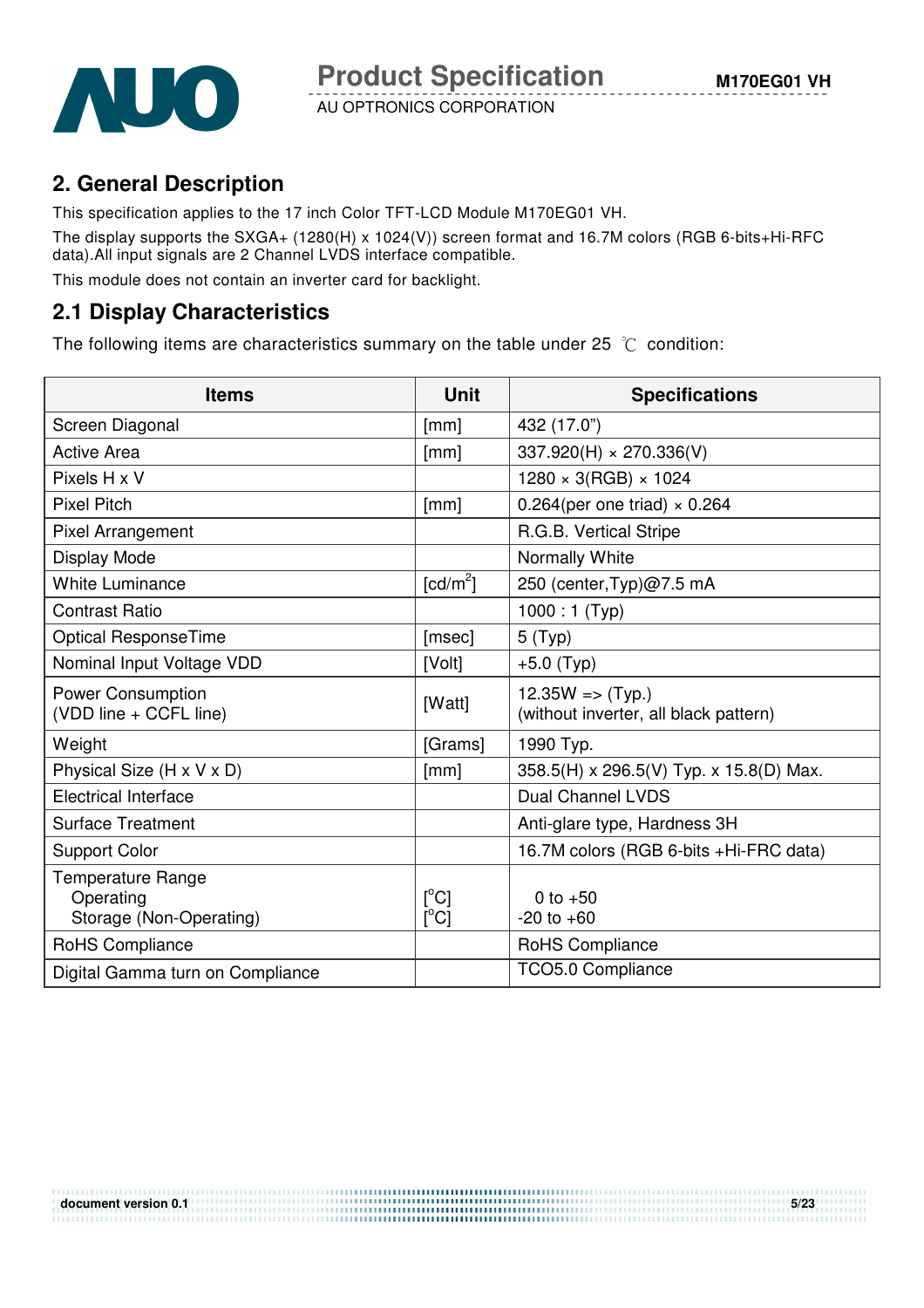

# **2.2 Optical Characteristics**

The optical characteristics are measured under stable conditions at  $25^{\circ}$  (Room Temperature):

| Item                                       | <b>Unit</b>          | <b>Conditions</b>       |                          | Min.                     | Typ.                     | Max.                     | <b>Note</b>    |  |
|--------------------------------------------|----------------------|-------------------------|--------------------------|--------------------------|--------------------------|--------------------------|----------------|--|
| <b>Viewing Angle</b>                       | [degree]             | Horizontal<br>$CR = 10$ | (Right)<br>(Left)        | 140                      | 170                      | $\overline{\phantom{a}}$ | 1              |  |
|                                            |                      | Vertical<br>$CR = 10$   | (Up)<br>(Down)           | 140                      | 160                      | $\overline{\phantom{a}}$ |                |  |
| <b>Luminance Uniformity</b>                | [%]                  | 9 Points                |                          | 75                       | 80                       |                          | 2, 3           |  |
|                                            |                      | Rising                  |                          | $\overline{\phantom{0}}$ | 3.5                      | 6                        |                |  |
| <b>Optical Response Time</b>               | [msec]               | Falling                 |                          | $\overline{\phantom{0}}$ | 1.5                      | 3                        | 4, 6           |  |
|                                            |                      | $Rising + Falling$      | $\overline{\phantom{0}}$ | 5                        | $9\,$                    |                          |                |  |
|                                            | Red x                |                         |                          | 0.618                    | 0.648                    | 0.678                    |                |  |
|                                            |                      | Red y                   |                          | 0.309                    | 0.339                    | 0.369                    |                |  |
|                                            |                      | Green x                 |                          | 0.262                    | 0.292                    | 0.322                    |                |  |
| Color / Chromaticity<br>Coordinates        |                      | Green y                 | 0.573<br>0.603           |                          | 0.633                    | 4                        |                |  |
| (CIE 1931)                                 |                      | Blue x                  |                          | 0.113                    | 0.143                    | 0.173                    |                |  |
|                                            |                      | Blue y                  |                          | 0.040                    | 0.070                    | 0.100                    |                |  |
|                                            |                      | White x                 |                          | 0.283                    | 0.313                    | 0.343                    |                |  |
|                                            |                      | White y                 |                          | 0.299                    | 0.329                    | 0.359                    |                |  |
| <b>White Luminance</b><br>(At CCFL= 7.5mA) | [cd/m <sup>2</sup> ] |                         |                          | 200                      | 250                      | $\overline{\phantom{a}}$ | $\overline{4}$ |  |
| <b>Contrast Ratio</b>                      |                      |                         |                          | 600                      | 1000                     | $\overline{\phantom{a}}$ | $\overline{4}$ |  |
| Cross Talk (At 75Hz)                       | $[\%]$               |                         |                          | $\overline{\phantom{a}}$ | $\overline{\phantom{a}}$ | 1.5                      | 5              |  |
| Flicker                                    | [dB]                 |                         |                          |                          | $\overline{\phantom{a}}$ | $-20$                    | $\overline{7}$ |  |

Optical Equipment: BM-5A, BM-7, PR880, or equivalent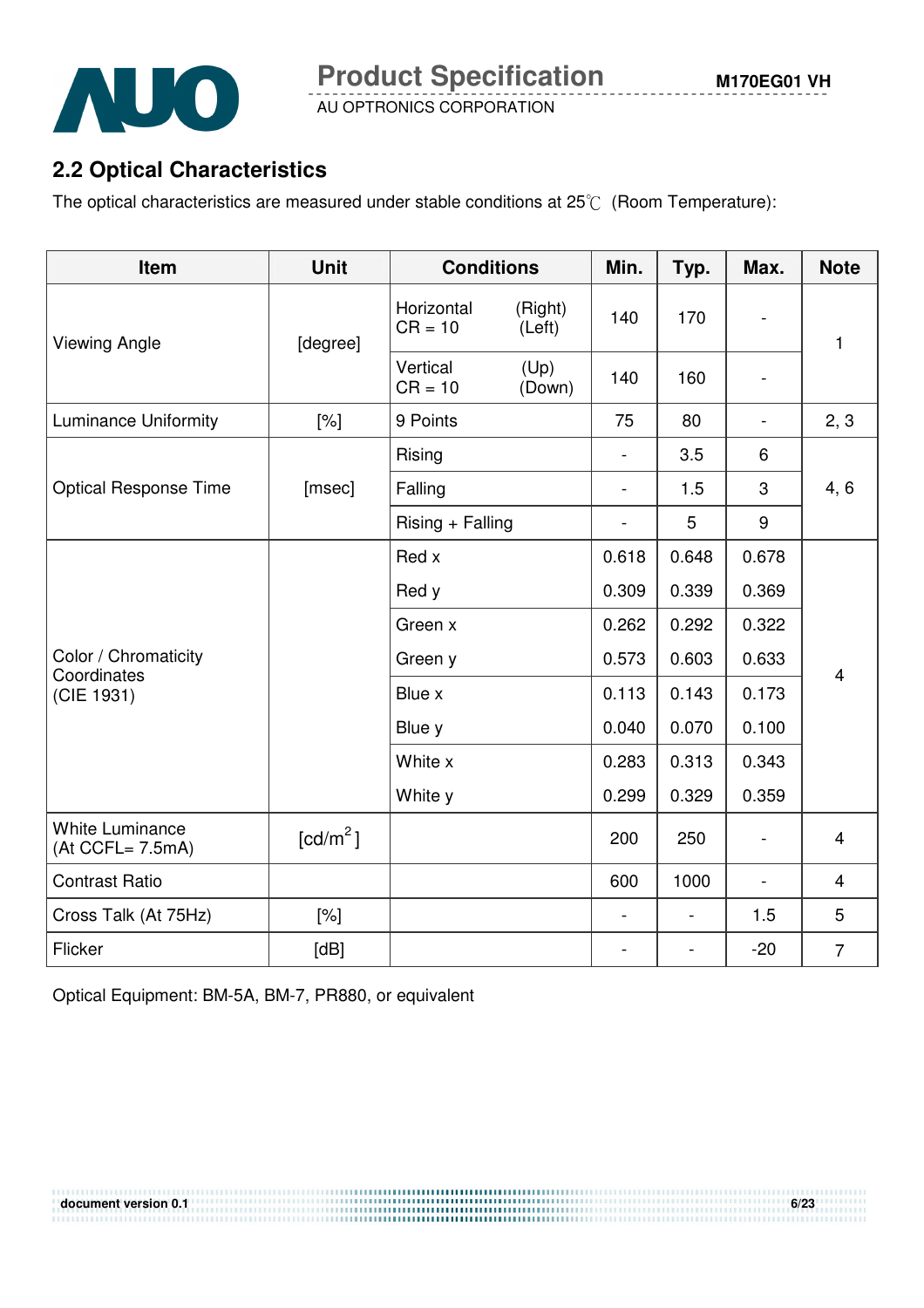



Note 1: Definition of viewing angle

Viewing angle is the measurement of contrast ratio  $\geq$  10, at the screen center, over a 180° horizontal and 180° vertical range (off-normal viewing angles). The 180° viewing angle range is broken down as follows; 90° ( $\theta$ ) horizontal left and right and 90° ( $\Phi$ ) vertical, high (up) and low (down). The

measurement direction is typically perpendicular to the display surface with the screen rotated about its center to develop the desired measurement viewing angle.



Note 2: 9 points position



Note 3: The luminance uniformity of 9 points is defined by dividing the maximum luminance values by the minimum test point luminance

$$
\delta_{W9} = \frac{\text{Minimum Luminance of 9 points}}{\text{Maximum Luminance of 9 points}}
$$
\n
$$
\delta_{W9} = \frac{\text{Maximum Luminance of 9 points}}{7/23}
$$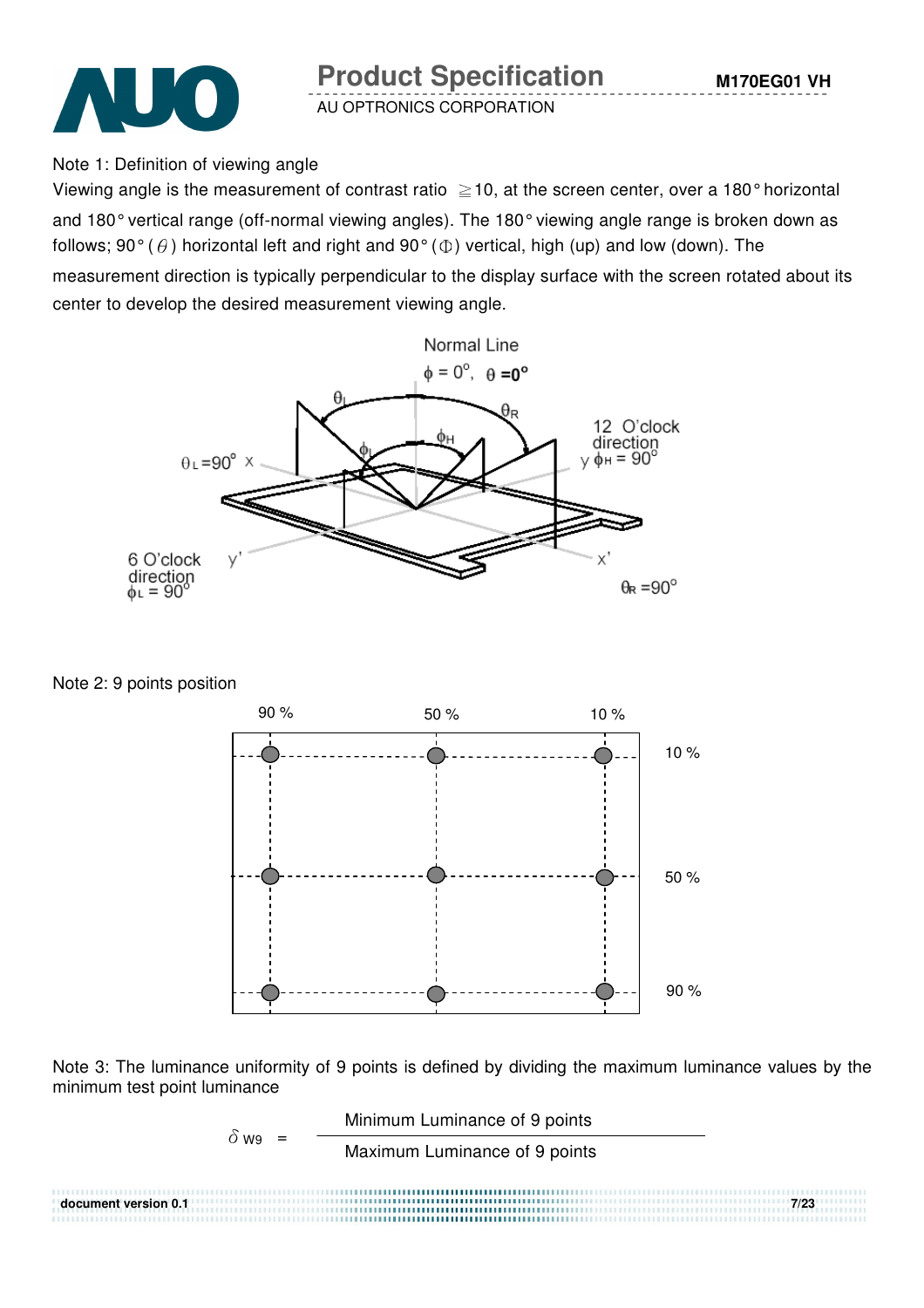

#### Note 4: Measurement method

The LCD module should be stabilized at given temperature for 30 minutes to avoid abrupt temperature change during measuring. In order to stabilize the luminance, the measurement should be executed after lighting Backlight for 30 minutes in a stable, windless and dark room.



#### Note 5: Definition of Cross Talk (CT)  $CT = | YB - YA | / YA \times 100 (%)$

#### **Where**

- YA = Luminance of measured location without gray level 0 pattern (cd/m2)
- YB = Luminance of measured location with gray level 0 pattern (cd/m2)

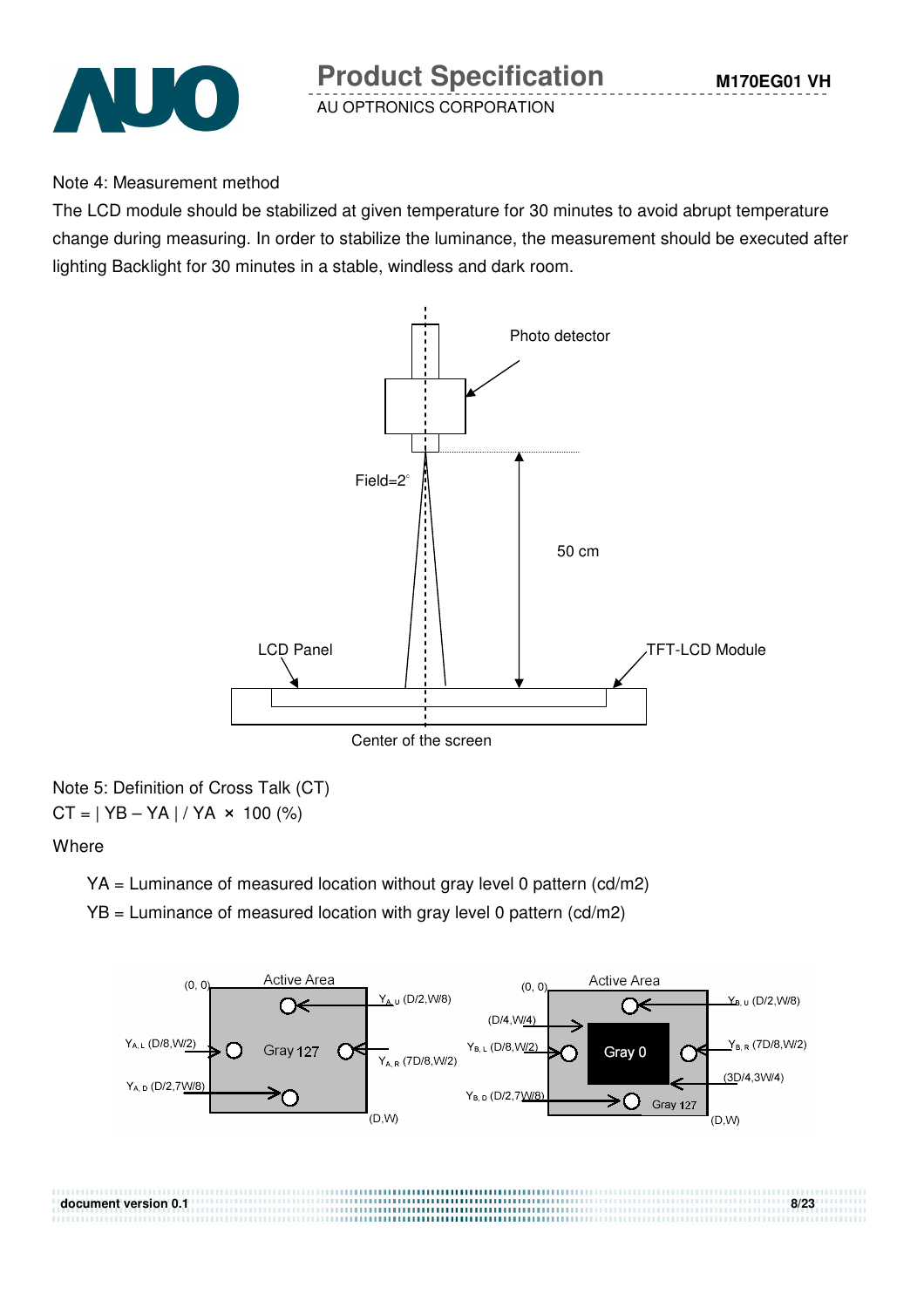

Note 6: Definition of response time:

The output signals of photo detector are measured when the input signals are changed from "Full Black" to "Full White" (rising time), and from "Full White" to "Full Black "(falling time), respectively. The response time is interval between the 10% and 90% of amplitudes. Please refer to the figure as below.



Note 7: Subchecker Pattern



#### Method: Record dBV & DC value with (WESTAR)TRD-100



Flicker (dB) = 
$$
20 \log \frac{AC \text{ Level(at 30 Hz})}{DC \text{ Level}}
$$

| document version 0.1 | 9/23 |
|----------------------|------|
|                      |      |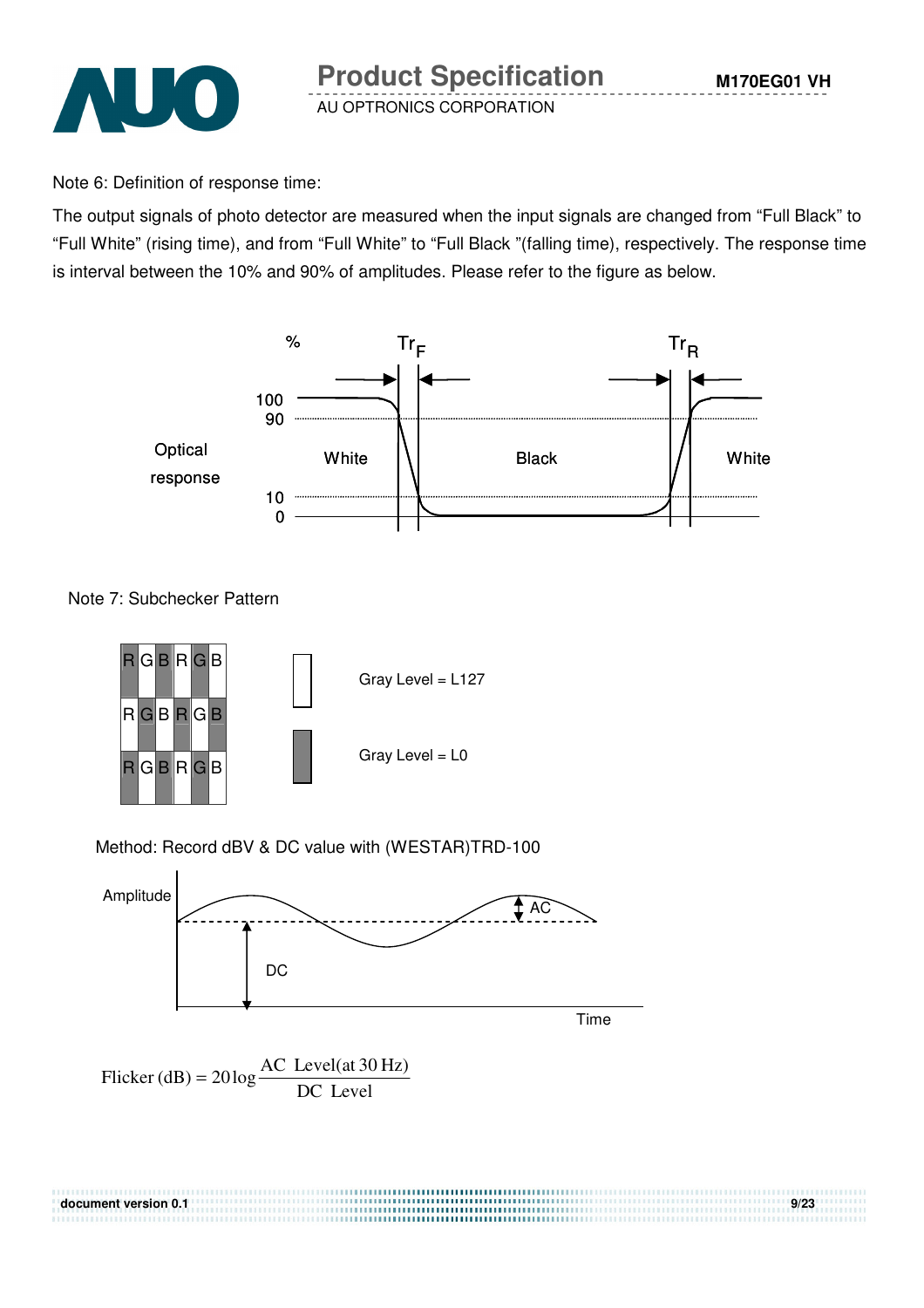

# **3. Functional Block Diagram**

The following diagram shows the functional block of the 17.0 inches Color TFT-LCD Module:



#### **I/F PCB Interface: CCFL Connector:**

JAE FI-XB30SSLA-HF15 **YEONHO 35001HS-02L** P-TWO AL230T-A0G1D-P **CVILUX CP0502SL090**

#### **Mating Type:**

FI-X30HL (Locked Type) FI-X30H (Unlocked Type)

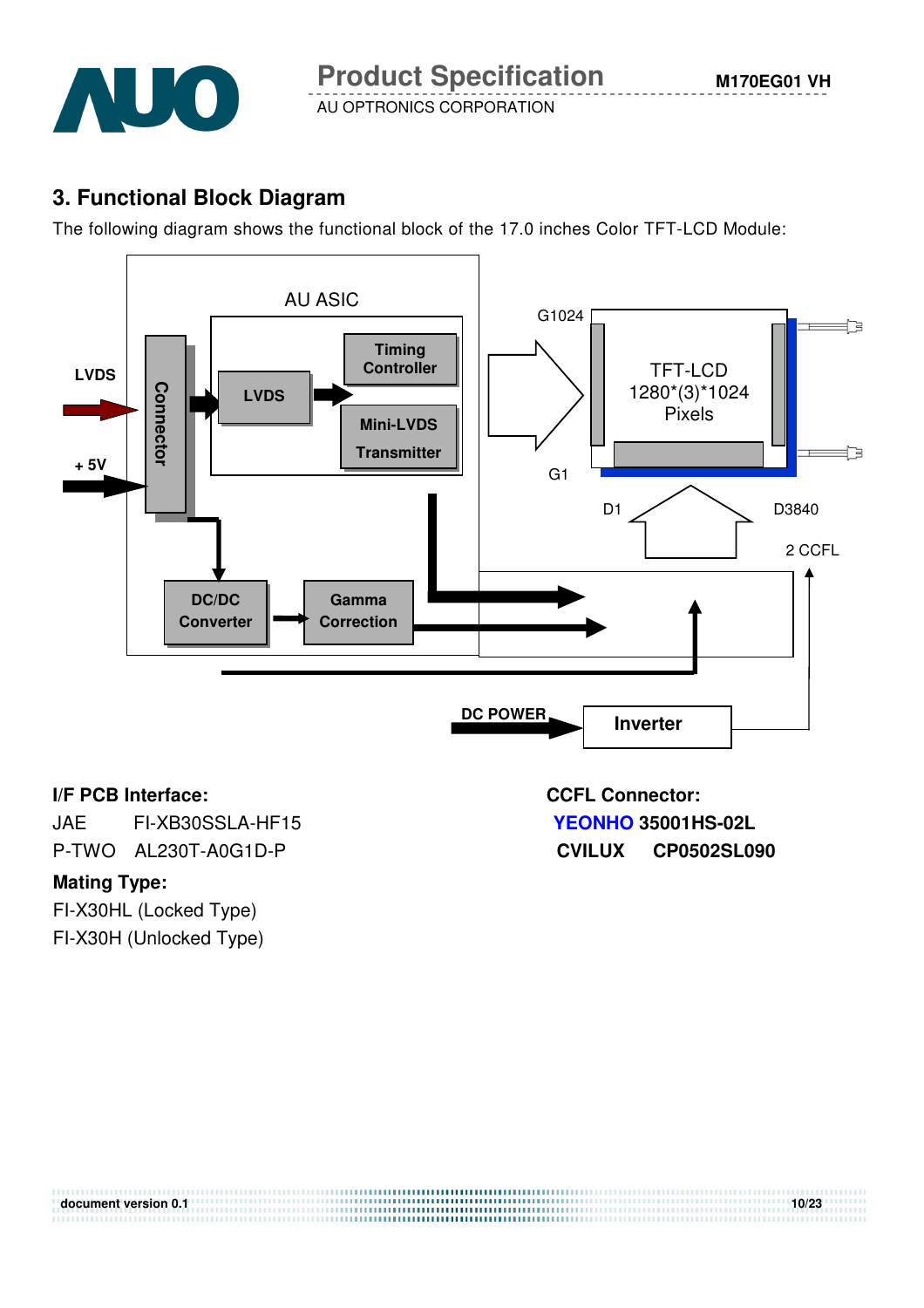

# **4. Absolute Maximum Ratings**

Absolute maximum ratings of the module is as following:

### **4.1 TFT LCD Module**

| ltem                    | 3vmbol | Min  | Max | Unit   | <b>Conditions</b> |
|-------------------------|--------|------|-----|--------|-------------------|
| Logic/LCD Drive Voltage | VIN    | -v.J |     | [Volt] | Note 1,2          |

### **4.2 Backlight Unit**

| ltem            | Svmbol      | Min | Max | Unit     | <b>Conditions</b> |
|-----------------|-------------|-----|-----|----------|-------------------|
| CCFL<br>Current | <b>ICFL</b> |     |     | [mA] rms | <b>Note 1,2</b>   |

#### **4.3 Absolute Ratings of Environment**

| Item                      | Symbol     | Min   | Max   | Unit                         | <b>Conditions</b> |
|---------------------------|------------|-------|-------|------------------------------|-------------------|
| <b>Operating Humidity</b> | HOP.       |       | 90    | [%RH]                        |                   |
| Storage Temperature       | TST        | $-20$ | $+60$ | $\mathsf{I}^\circ\mathsf{C}$ | Note 3            |
| <b>Storage Humidity</b>   | <b>HST</b> | G     | 90    | [%RH]                        |                   |

**Note 1:** With in Ta (25°C)

**Note 2:** Permanent damage to the device may occur if exceed maximum values

**Note 3:** For quality performance, please refer to AUO IIS (Incoming Inspection Standard).

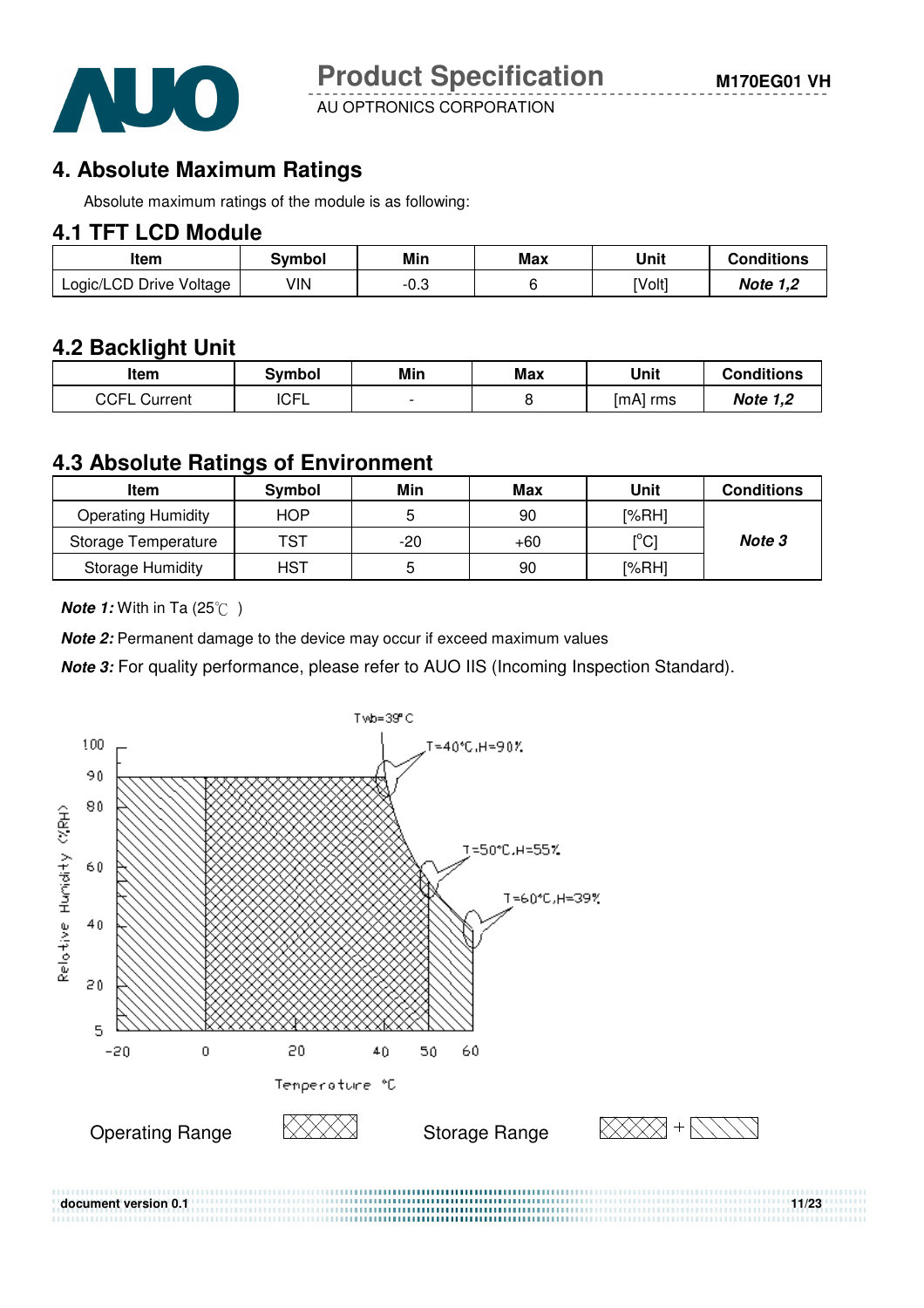

### **5. Electrical characteristics**

### **5.1 TFT LCD Module**

### **5.1.1 Power Specification**

Input power specifications are as follows:

| <b>Symble</b> | <b>Parameter</b>                            | Min.                     | Typ.              | Max. | <b>Unit</b> | <b>Condition</b>                            |
|---------------|---------------------------------------------|--------------------------|-------------------|------|-------------|---------------------------------------------|
| <b>VCC</b>    | Logic/LCD Drive<br>Voltage                  | 4.5                      | 5.0               | 5.5  | [Volt]      | ±10%                                        |
| <b>ICC</b>    | Input Current                               | $\blacksquare$           | 0.58              | 0.66 | [A]         | Vin=5V, All Black Pattern,<br>at 60Hz (Typ) |
| <b>IRush</b>  | Inrush Current                              | $\overline{a}$           |                   | 3.0  | [A]         | <b>Note</b>                                 |
| <b>PCC</b>    | <b>VCCPower</b>                             | $\overline{\phantom{a}}$ | 2.90              | 3.63 | [Watt]      | Vin=5V, All Black Pattern,<br>at 60Hz (Typ) |
| <b>VCCrp</b>  | Allowable Logic/LCD<br>Drive Ripple Voltage |                          | $\hspace{0.05cm}$ | 500  | [mV]<br>p-p | With panel loading                          |

Note: Measurement conditions:

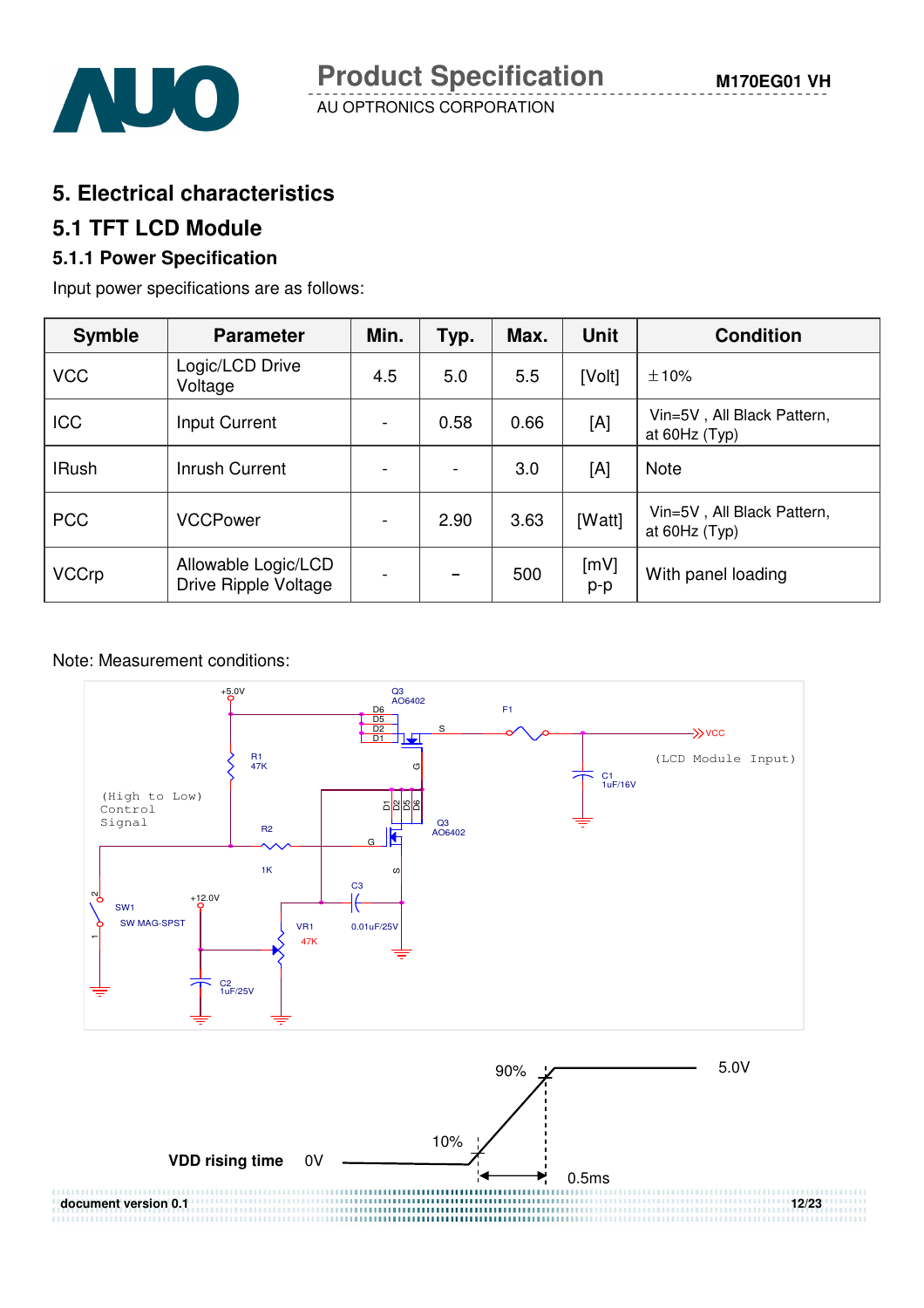

#### **5.1.2 Signal Electrical Characteristics**

Input signals shall be low or Hi-Z state when Vin is off It is recommended to refer the specifications of SN75LVDS82DGG (Texas Instruments) in detail.

Each signal characteristics are as follows;

| Symbol      | <b>Parameter</b>           | Min                      | Typ    | Max    | <b>Units</b> | <b>Condition</b>       |
|-------------|----------------------------|--------------------------|--------|--------|--------------|------------------------|
|             | Differential Input High    |                          |        |        |              | $VICM = 1.2V$          |
| <b>VTH</b>  | Threshold                  | $\overline{\phantom{0}}$ |        | $+100$ | [mV]         | <b>Note</b>            |
| <b>VTL</b>  | Differential Input Low     |                          |        |        | [mV]         | $VICM = 1.2V$          |
|             | Threshold                  | $-100$                   |        |        |              | <b>Note</b>            |
| VID         | Input Differential Voltage | 100                      | 400    | 600    | [mV]         | <b>Note</b>            |
| <b>VICM</b> | Differential Input Common  |                          | $+1.2$ | $+1.5$ | [V]          | $VTH-VTL = 200mV(min)$ |
|             | Mode Voltage               | $+1.0$                   |        |        |              | <b>Note</b>            |

**Note:** LVDS Signal Waveform

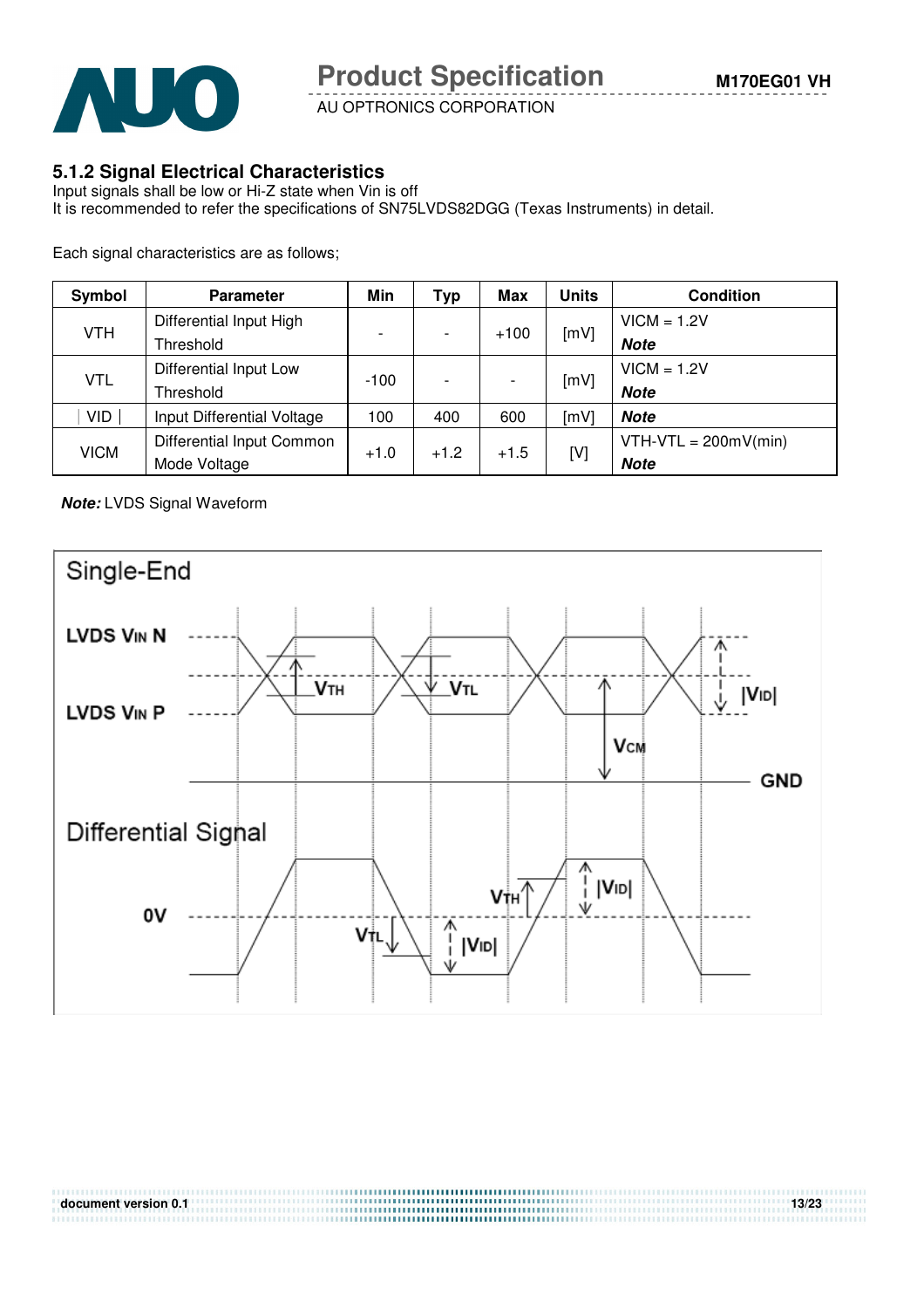

# **5.2 Backlight Unit**

Parameter guideline for CCFL Inverter

| <b>Parameter</b>                      | Min.           | Typ.           | Max.           | Unit       | <b>Condition</b>                                        |
|---------------------------------------|----------------|----------------|----------------|------------|---------------------------------------------------------|
| CCFL standard current(ISCFL)          |                | 7.5            | 8              | $[mA]$ rms | $(Ta=25^{\circ}C)$ Note 2                               |
| CCFL Operation Current (IRCFL)        | 3              | 7.5            | 8              | $[mA]$ rms | $(Ta=25^{\circ}C)$ Note 2                               |
| CCFL Frequency (FCFL)                 | 40             | 60             | 80             | [KHz]      | $(Ta=25^{\circ}C)$ Note 3,4                             |
| CCFL Ignition Voltage (ViCFL, Ta= 0℃) | 1560           |                |                | [Volt] rms | (Ta=0°C)<br><b>Note 5</b>                               |
| CCFL Ignition Voltage (ViCF, Ta= 25℃) | 1200           |                |                |            | [Volt] rms $\vert$ (Ta=25°C) Note 5                     |
| CCFL Operation Voltage (VCFL)         | 580<br>@ 7.5mA | 630<br>@ 7.5mA | 680<br>@ 7.5mA |            | [Volt] rms $\vert$ (Ta=25 <sup>°</sup> C) <b>Note 6</b> |
| CCFL Power Consumption (PCFL)         | 8.7            | 9.45           | 10.2           | [Watt]     | $(Ta=25^{\circ}C)$ Note 6                               |
| CCFL Life Time (LTCFL)                | 50,000         |                |                | [Hour]     | $(Ta=25^{\circ}C)$                                      |

Note 1: Typ. are AUO recommended design points.

- \*1 All of characteristics listed are measured under the condition using the AUO test inverter.
- \*2 In case of using an inverter other than listed, it is recommended to check the inverter carefully. Sometimes, interfering noise stripes appear on the screen, and substandard luminance or flicker at low power may happen.
- \*3 In designing an inverter, it is suggested to check safety circuit very carefully. Impedance of CCFL, for instance, becomes more than 1 [M ohm] when CCFL is damaged.
- \*4 Generally, CCFL has some amount of delay time after applying kick-off voltage. It is recommended to keep on applying kick-off voltage for 1 [Sec] until discharge.
- \*5 Reducing CCFL current increases CCFL discharge voltage and generally increases CCFL discharge frequency. So all the parameters of an inverter should be carefully designed so as not to produce too much leakage current from high-voltage output of the inverter.
- Note 2: It should be employed the inverter which has "Duty Dimming", if IRCFL is less than 3mA.
- Note 3: CCFL discharge frequency should be carefully determined to avoid interference between inverter and TFT LCD.
- Note 4: The frequency range will not affect to lamp life and reliability characteristics.
- Note 5: CCFL inverter should be able to give out a power that has a generating capacity of over 1,560 voltage. Lamp units need 1,560 voltage minimum for ignition.

**document version 0.1** 14/23

- Note 6: The variance of CCFL power consumption is ±10%. Calculator value for reference (ISCFL × VCFL ×  $2=$  PCFL)
- Note 7:Definition of Life time: Brightness becomes 50%. The typical life time CCFL in on the condition at 7.5 m A lamp current.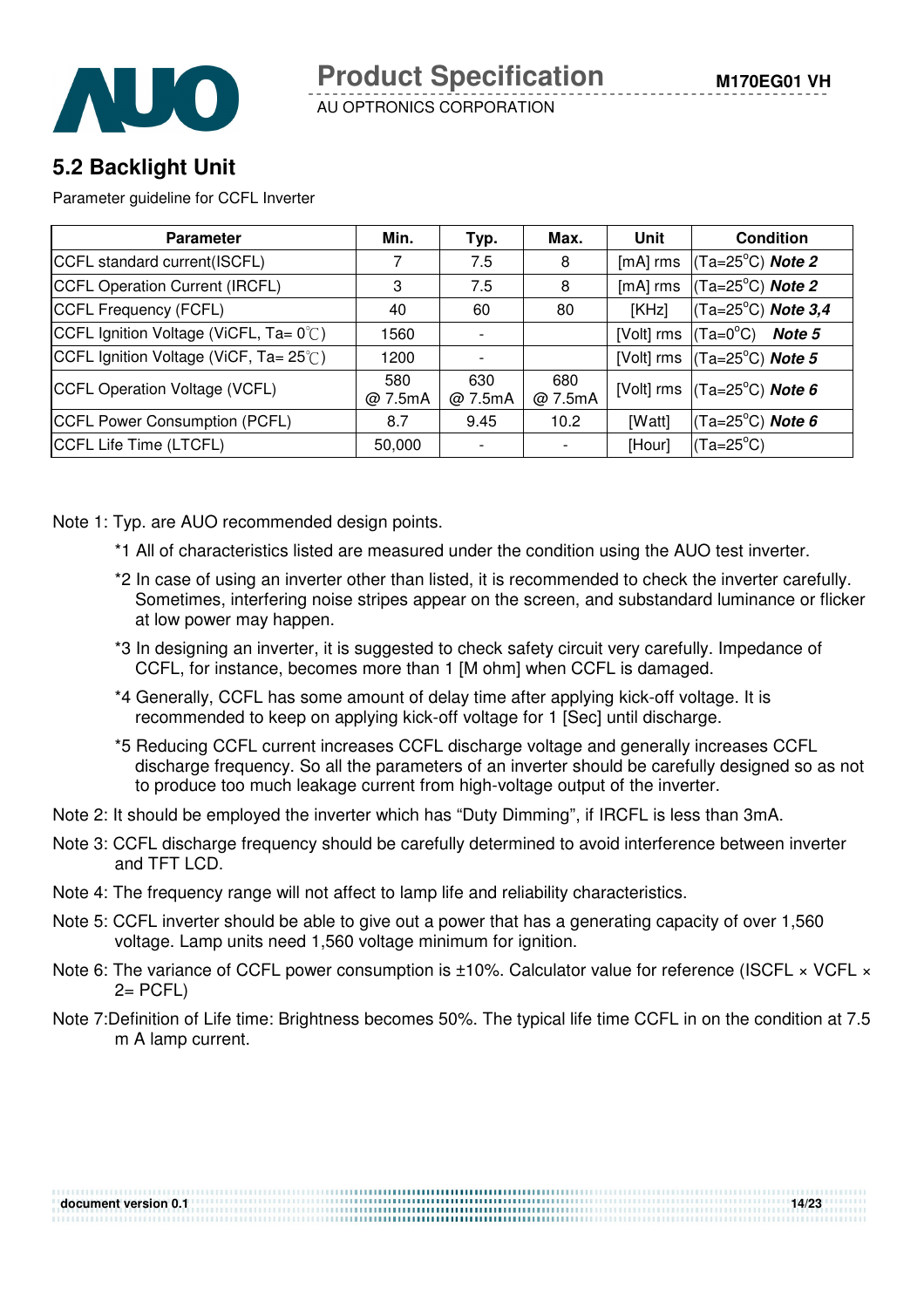

# **6. Signal Characteristic**

# **6.1 Pixel Format Image**

Following figure shows the relationship of the input signals and LCD pixel format.



# **6.2 The Input Data Format**



Note1: Normally, DE, VS, HS on EVEN channel are not used. Note2: Please follow PSWG. Note3: 8-bit in

**document version 0.1** 15/23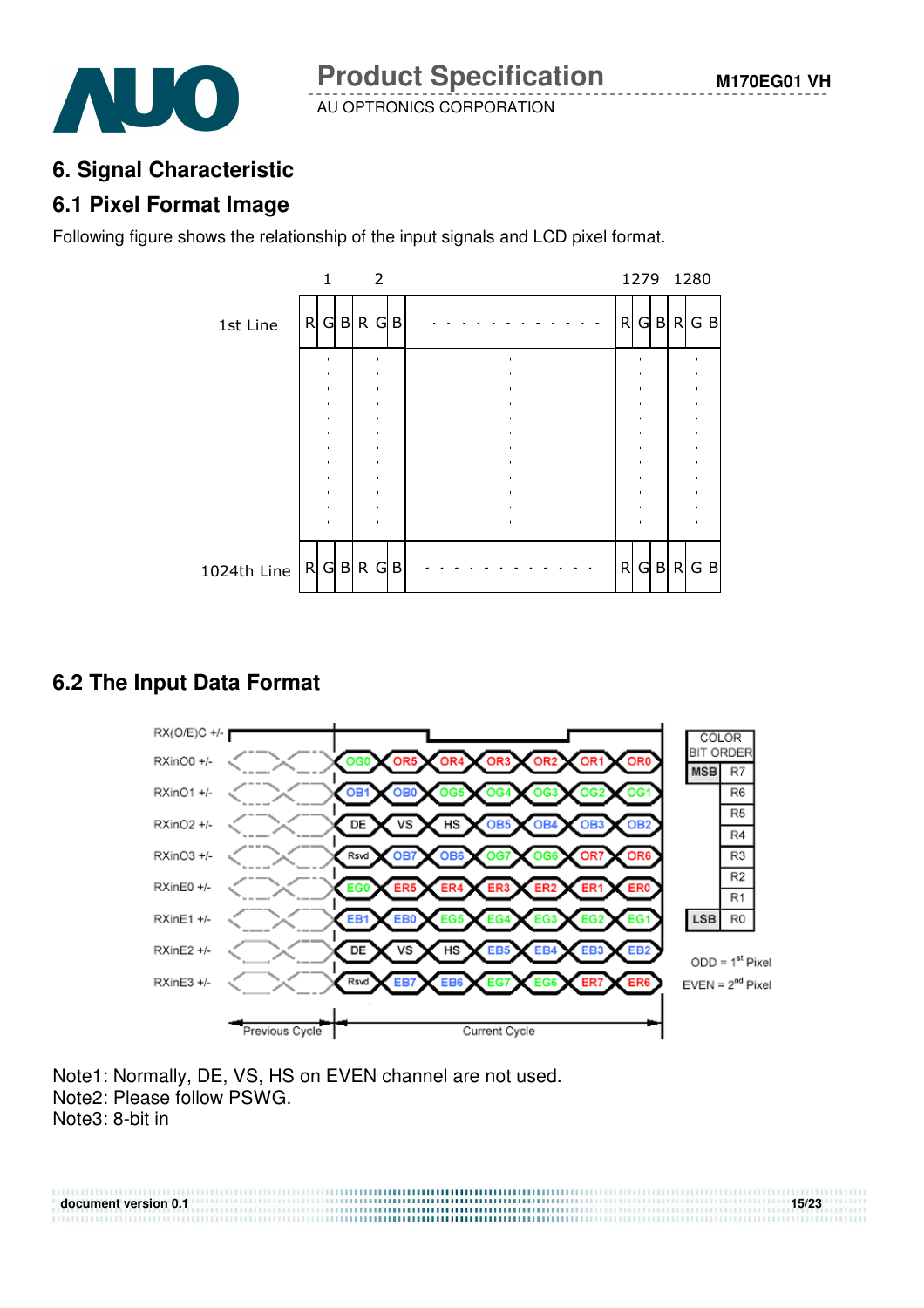

# **6.3 Signal Description**

The module using a pair of LVDS receiver SN75LVDS82(Texas Instruments) or compatible. LVDS is a differential signal technology for LCD interface and high speed data transfer device. Transmitter shall be SN75LVDS83(negative edge sampling) or compatible**.** The first LVDS port(RxOxxx) transmits odd pixels while the second LVDS port(RxExxx) transmits even pixels.

| PIN#            | <b>SIGNAL NAME</b> | <b>DESCRIPTION</b>                                                       |
|-----------------|--------------------|--------------------------------------------------------------------------|
| $\vert$ 1       | RxO0-              | Negative LVDS differential data input (Odd data)                         |
| $\overline{2}$  | $RxO0+$            | Positive LVDS differential data input (Odd data)                         |
| 3               | $RxO1 -$           | Negative LVDS differential data input (Odd data)                         |
| $\overline{4}$  | $RxO1+$            | Positive LVDS differential data input (Odd data)                         |
| $5\overline{)}$ | <b>RxO2-</b>       | Negative LVDS differential data input (Odd data, H-Sync, V-Sync, DSPTMG) |
| $6 \overline{}$ | $RxO2+$            | Positive LVDS differential data input (Odd data, H-Sync, V-Sync, DSPTMG) |
| 7               | <b>GND</b>         | Power Ground                                                             |
| 8               | RxOC-              | Negative LVDS differential clock input (Odd clock)                       |
| 9               | $RxOC+$            | Positive LVDS differential clock input (Odd clock)                       |
| 10              | RxO3-              | Negative LVDS differential data input (Odd data)                         |
| $11$            | $RxO3+$            | Positive LVDS differential data input (Odd data)                         |
| 12              | RxE0-              | Negative LVDS differential data input (Even data)                        |
| 13              | $RxE0+$            | Positive LVDS differential data input (Even data)                        |
| 14              | <b>GND</b>         | <b>Power Ground</b>                                                      |
| 15              | $RxE1-$            | Negative LVDS differential data input (Even data)                        |
| <u>16</u>       | $RxE1+$            | Positive LVDS differential data input (Even data)                        |
| 17              | <b>GND</b>         | Power Ground                                                             |
| 18              | <b>RxE2-</b>       | Negative LVDS differential data input (Even data)                        |
| 19              | $RxE2+$            | Positive LVDS differential data input (Even data)                        |
| 20              | RxEC-              | Negative LVDS differential clock input (Even clock)                      |
| <u>21</u>       | $RxEC+$            | Positive LVDS differential clock input (Even clock)                      |
| 22              | RxE3-              | Negative LVDS differential data input (Even data)                        |
| 23              | $RxE3+$            | Positive LVDS differential data input (Even data)                        |
| 24              | <b>GND</b>         | <b>Power Ground</b>                                                      |
| 25              | <b>GND</b>         | Power Ground (For AUO test Aging+HVS mode)                               |
| 26              | <b>NC</b>          | No contact                                                               |
| 27              | <b>GND</b>         | <b>Power Ground</b>                                                      |
| 28              | <b>VCC</b>         | +5.0V Power Supply                                                       |
| 29              | <b>VCC</b>         | +5.0V Power Supply                                                       |
| 30              | <b>VCC</b>         | +5.0V Power Supply                                                       |

**document version 0.1** 16/23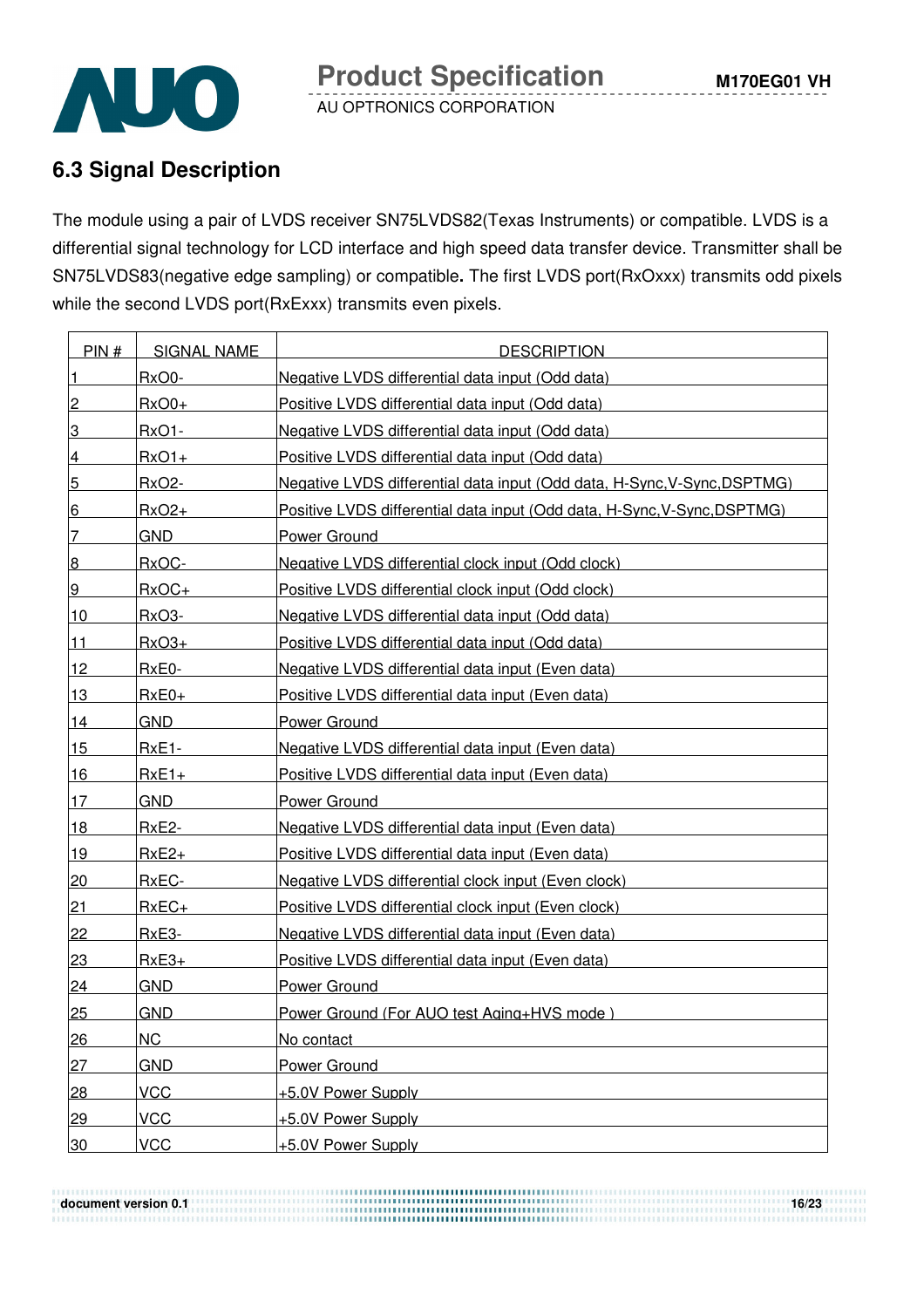

#### Note1: Start from left side



**document version 0.1 17/23** 

Note2: Input signals of odd and even clock shall be the same timing. Note3: Please follow PSWG.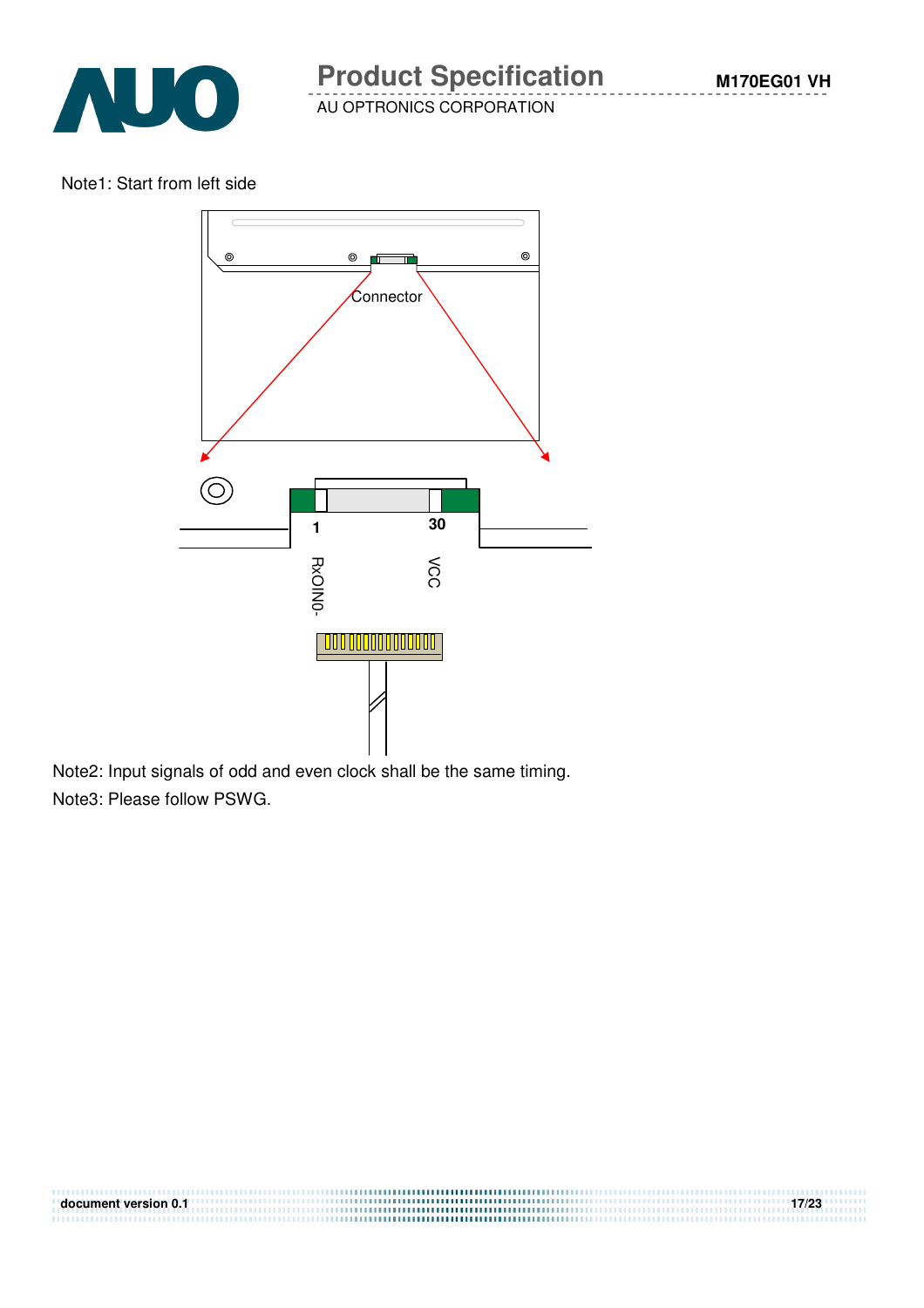

### **6.4 Timing Characteristics**

#### **6.4.1 Timing Characteristics**

Basically, interface timings described here is not actual input timing of LCD module but output timing of SN75LVDS82DGG (Texas Instruments) or equivalent.

| <b>Signal</b> | <b>Item</b> | Symbol                   | Min                                                                                                                                           | <b>Typ</b> | <b>Max</b> | <b>Unit</b> |
|---------------|-------------|--------------------------|-----------------------------------------------------------------------------------------------------------------------------------------------|------------|------------|-------------|
|               | Period      | Tv                       | 1032                                                                                                                                          | 1066       | 1150       | Th          |
| Vertical      | Active      | Tdisp(v)                 | 1024                                                                                                                                          | 1024       | 1024       | Th          |
| Section       | Blanking    | $Tbp(v) + Tfp(v) + PWvs$ | 8<br>42<br>126<br>780<br>844<br>2048<br>640<br>640<br>640<br>140<br>204<br>1408<br>18.52<br>25<br>14.81<br>67.5<br>54<br>40<br>50<br>60<br>75 |            | Th         |             |
| Horizontal    | Period      | Th                       |                                                                                                                                               |            |            | <b>Tclk</b> |
|               | Active      | Tdisp(h)                 |                                                                                                                                               |            |            | <b>Tclk</b> |
| Section       | Blanking    | $Tbp(h) + Tfp(h) + PWhs$ |                                                                                                                                               |            |            | Tclk        |
| Clock         | Period      | Tclk                     |                                                                                                                                               |            |            | ns          |
|               | Frequency   | Freg                     |                                                                                                                                               |            |            | <b>MHz</b>  |
| Frame rate    | Frame rate  | F                        |                                                                                                                                               |            |            | Hz          |

**document version 0.1 18/23** *document version 0.1* 

**Note** : DE mode only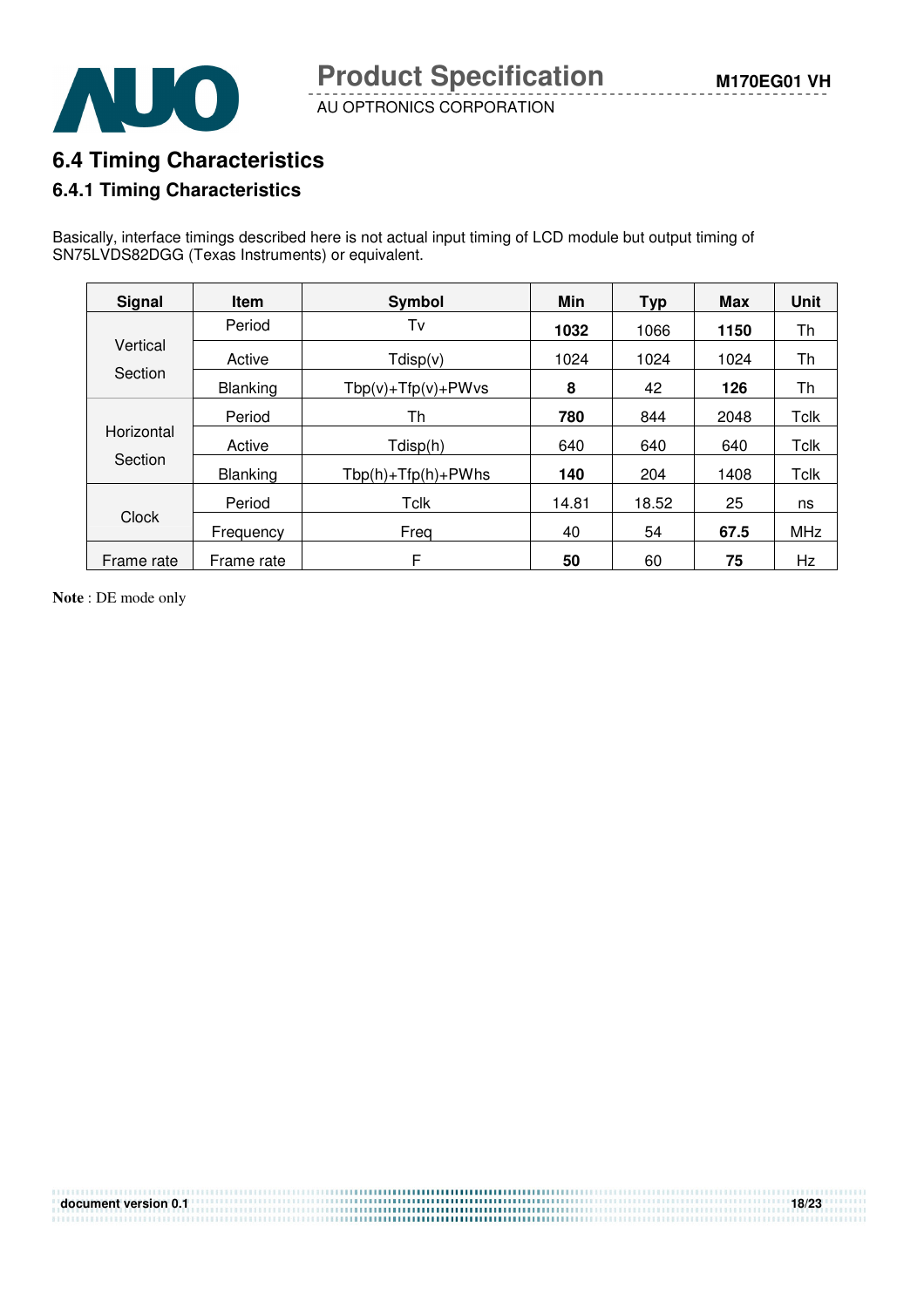

### **6.4.2 Timing Digram**

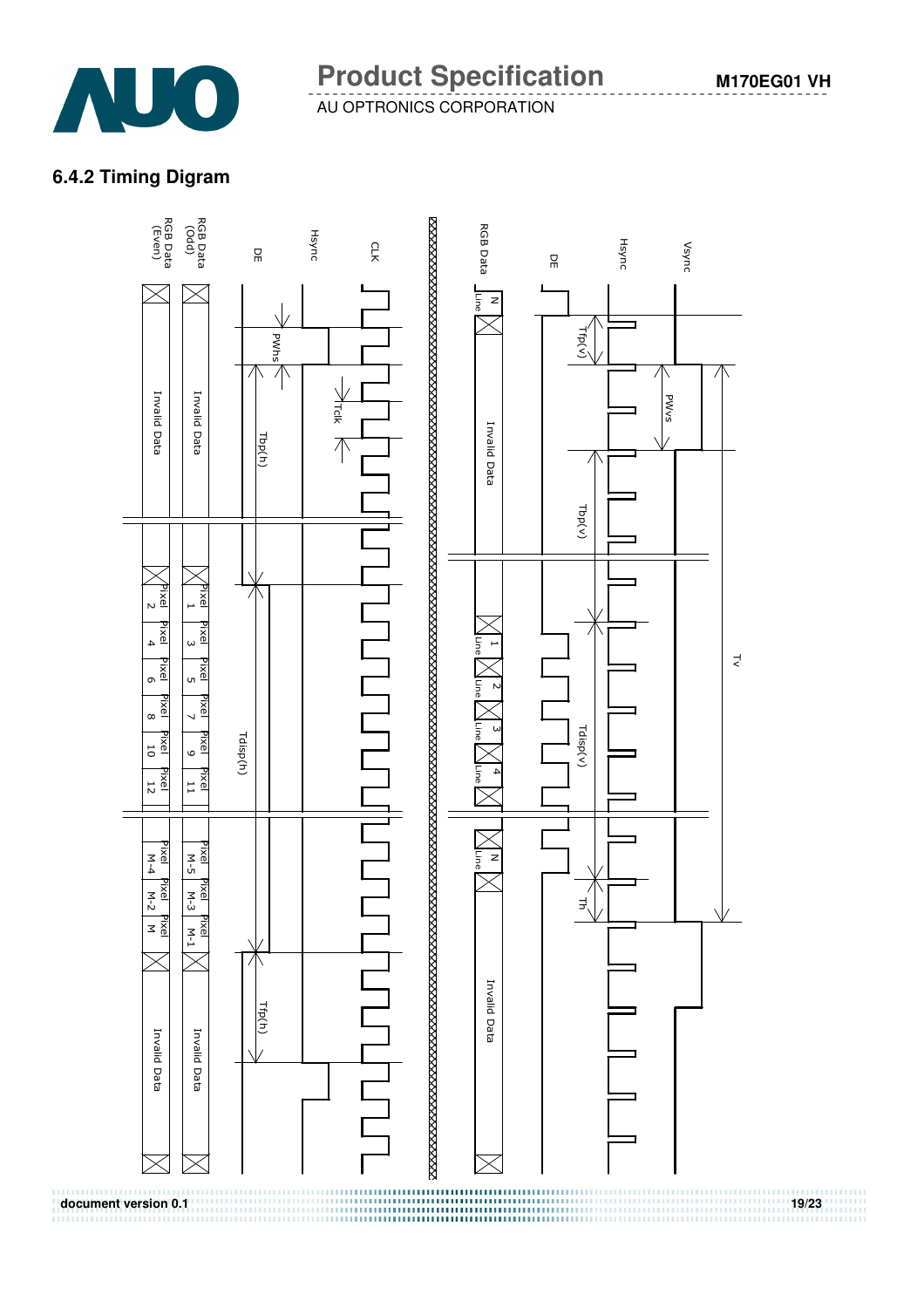

# **6.5 Power ON/OFF Sequence**

VDD power and lamp on/off sequence is as follows. Interface signals are also shown in the chart. Signals from any system shall be Hi-Z state or low level when VDD is off.



#### **Power Sequence Timing**

|                  |             | <b>Value</b>             |                          |             |
|------------------|-------------|--------------------------|--------------------------|-------------|
| <b>Parameter</b> | Min.        | Typ.                     | Max.                     | <b>Unit</b> |
| T1               | 0.5         |                          | 10                       | [ms]        |
| T <sub>2</sub>   | $\mathbf 0$ | $\overline{\phantom{0}}$ | 50                       | [ms]        |
| T <sub>3</sub>   | 300         | $\overline{\phantom{0}}$ | -                        | [ms]        |
| T <sub>4</sub>   | 300         | $\overline{\phantom{0}}$ | $\overline{\phantom{a}}$ | [ms]        |
| T <sub>5</sub>   | 0           | 16                       | 50                       | [ms]        |
| T <sub>6</sub>   |             |                          | -                        | [ms]        |
| T7               | 1000        | $\overline{\phantom{0}}$ | -                        | [ms]        |

Note: The values of the table are follow PSWG.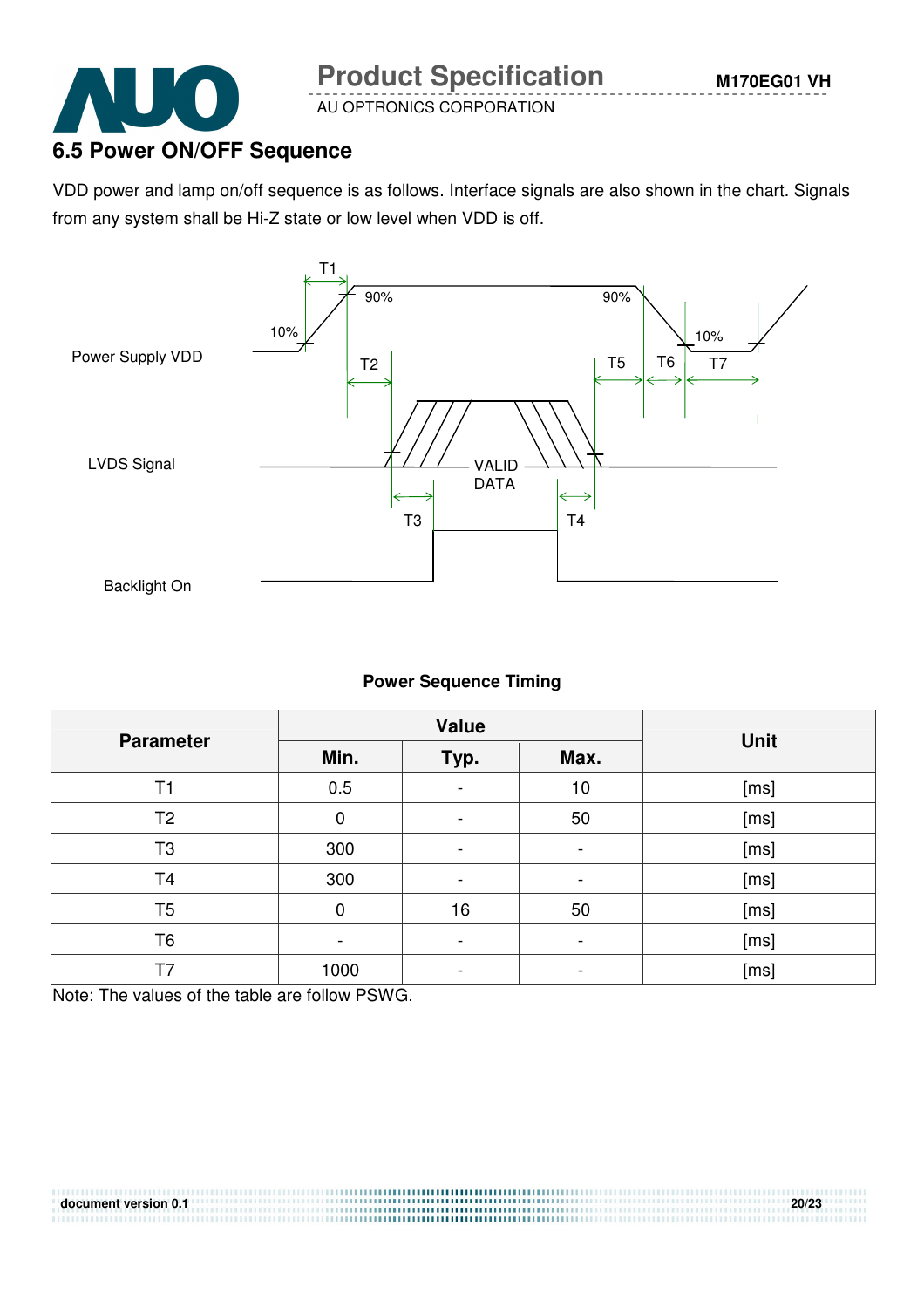

# **7. Connector & Pin Assignment**

Physical interface is described as for the connector on module.These connectors are capable of accommodating the following signals and will be following components.

# **7.1 TFT LCD Module**

#### **7.1.1 Connector**

| Connector Name / Designation | Interface Connector / Interface card |
|------------------------------|--------------------------------------|
| Manufacturer                 | JAE / P-TWO                          |
| Type Part Number             | FI-XB30SSLA-HF15 / AL230T-A0G1D-P    |
| Mating Housing Part Number   | JAE FI-X30HL                         |

#### **7.1.2 Pin Assignment**

| Pin#            | <b>Signal Name</b> | Pin#           | <b>Signal Name</b> |
|-----------------|--------------------|----------------|--------------------|
| 1               | RxOIN0-            | $\overline{2}$ | RxOIN0+            |
| 3               | RxOIN1-            | $\overline{4}$ | $RxOIN1+$          |
| 5               | RxOIN2-            | 6              | RxOIN2+            |
| $\overline{7}$  | <b>GND</b>         | 8              | RxOCLKIN-          |
| 9               | RxOCLKIN+          | 10             | RxOIN3-            |
| 11              | RxOIN3+            | 12             | RxEIN0-            |
| 13              | $RxEINO+$          | 14             | <b>GND</b>         |
| 15 <sub>1</sub> | RxEIN1-            | 16             | $RxEIN1+$          |
| 17              | <b>GND</b>         | 18             | RxEIN2-            |
| 19              | $RxEIN2+$          | 20             | <b>RxECLKIN-</b>   |
| 21              | RxECLKIN+          | 22             | RxEIN3-            |
| 23              | $RxEIN3+$          | 24             | <b>GND</b>         |
| 25              | GND (AGMODE+HVS)   | 26             | <b>NC</b>          |
| 27              | <b>GND</b>         | 28             | <b>VCC</b>         |
| 29              | <b>VCC</b>         | 30             | <b>VCC</b>         |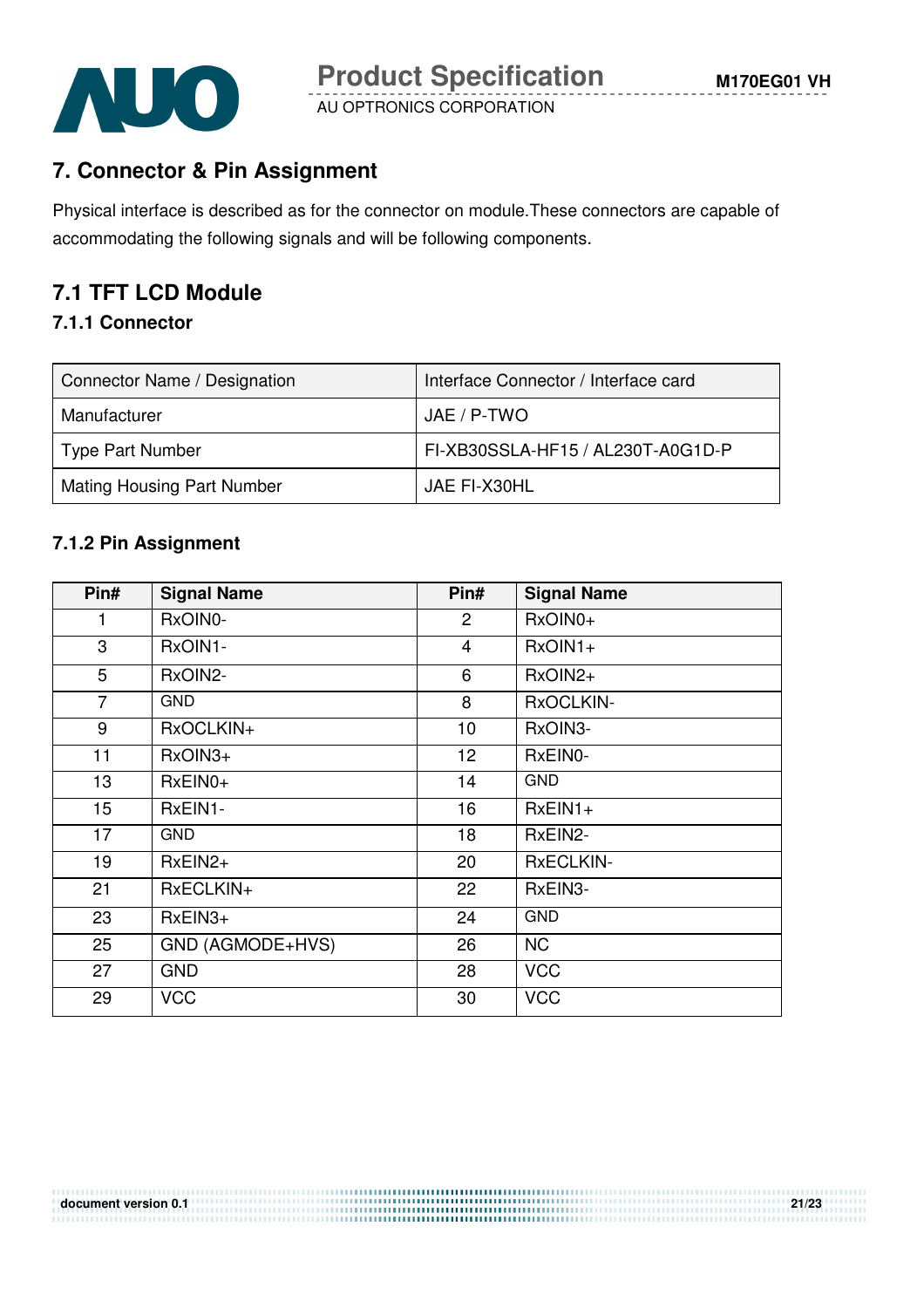

# **7.2 Backlight Unit**

Physical interface is described as for the connector on module. These connectors are capable of accommodating the following signals and will be following components.

| Connector Name / Designation | Lamp Connector / Backlight lamp |
|------------------------------|---------------------------------|
| Manufacturer                 | <b>YEONHO</b> or CVILUX         |
| <b>Type Part Number</b>      | 35001HS-02L or CP0502SL090      |
| Mating Type Part Number      | 35001WR-02L or CP0502P1ML0      |

#### **7.2.1 Signal for Lamp connector**

|       | Connector No. | Pin No. | Input | <b>Color</b> | <b>Function</b>       |
|-------|---------------|---------|-------|--------------|-----------------------|
| Upper | CN1           |         | Hot1  | Pink         | High Voltage (Lamp 1) |
|       |               | 2       | Cold1 | White        | Low Voltage (Lamp 1)  |

|       | Connector No.   | Pin No. | Input | Color | <b>Function</b>       |
|-------|-----------------|---------|-------|-------|-----------------------|
| Lower | CN <sub>2</sub> |         | Hot1  | Pink  | High Voltage (Lamp 2) |
|       |                 | 2       | Cold1 | White | Low Voltage (Lamp 2)  |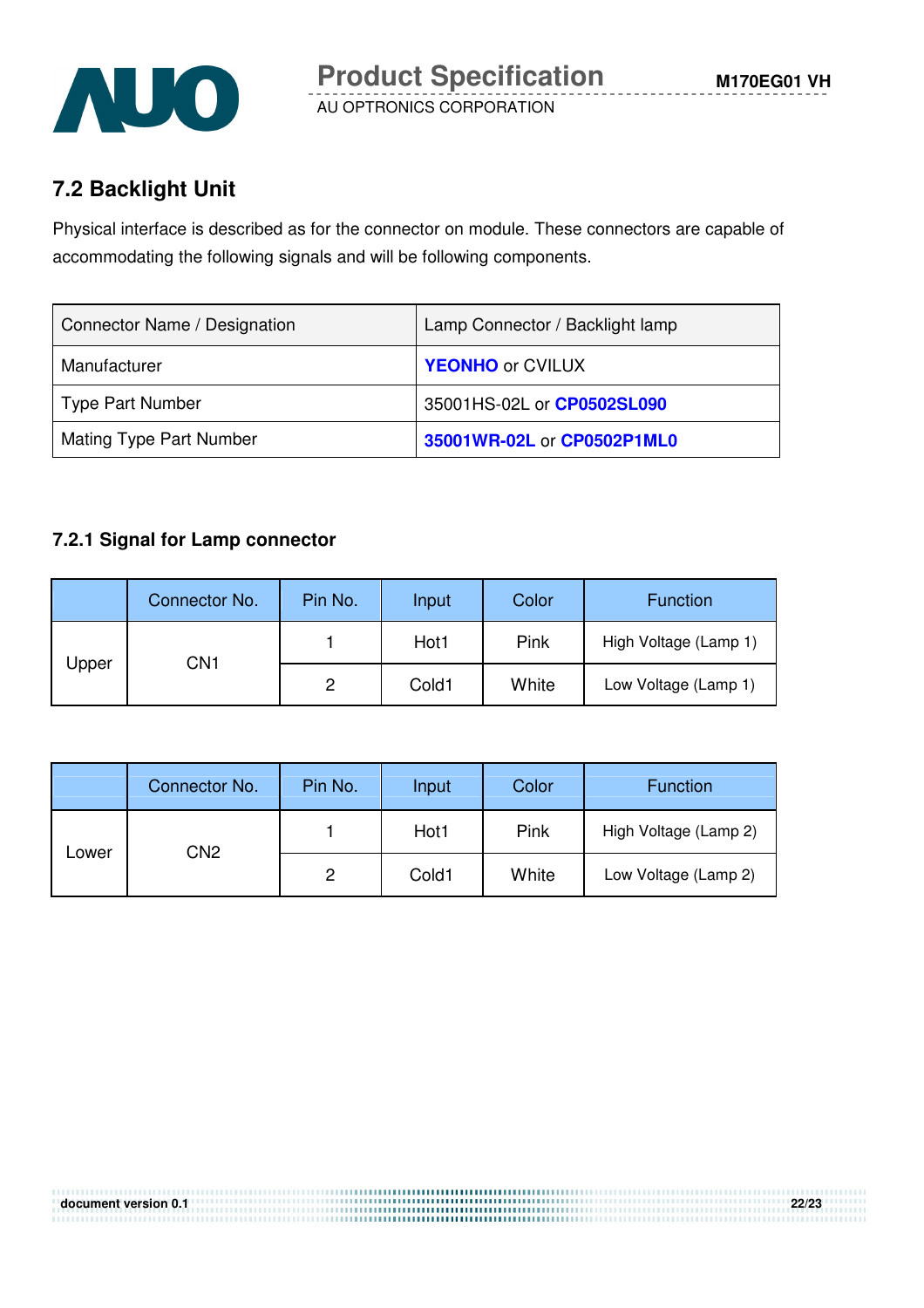



Environment test conditions are listed as following table.

| <b>Items</b>                             | <b>Required Condition</b>                                                                                                      | <b>Note</b> |
|------------------------------------------|--------------------------------------------------------------------------------------------------------------------------------|-------------|
| Temperature Humidity Bias (THB)          | Ta= $50^{\circ}$ C, 80%RH, 300 hours                                                                                           |             |
| High Temperature Operation (HTO)         | Ta= $50^{\circ}$ C, 50%RH, 300 hours                                                                                           |             |
| Low Temperature Operation (LTO)          | Ta= $0^{\circ}$ C, 300 hours                                                                                                   |             |
| High Temperature Storage (HTS)           | Ta= $60^{\circ}$ C, 300 hours                                                                                                  |             |
| Low Temperature Storage (LTS)            | Ta= $-20^{\circ}$ C, 300 hours                                                                                                 |             |
| <b>Vibration Test</b><br>(Non-operation) | Acceleration: 1.5 G<br>Wave: Random<br>Frequency: 10 - 200 - 10 Hz<br>Sweep: 30 Minutes each Axis (X, Y, Z)                    |             |
| <b>Shock Test</b><br>(Non-operation)     | Acceleration: 50 G<br>Wave: Half-sine<br>Active Time: 20 ms<br>Direction: $\pm X$ , $\pm Y$ , $\pm Z$ (one time for each Axis) |             |
| <b>Drop Test</b>                         | Height: 60 cm, package test                                                                                                    |             |
| Thermal Shock Test (TST)                 | $-20^{\circ}$ /30min, 60 $^{\circ}$ /30min, 100 cycles                                                                         | 1           |
| On/Off Test                              | On/10sec, Off/10sec, 30,000 cycles                                                                                             |             |
|                                          | Contact Discharge: $\pm$ 8KV, 150pF(330 $\Omega$ ) 1sec,<br>8 points, 25 times/ point.                                         | 2           |
| ESD (ElectroStatic Discharge)            | Air Discharge: $\pm$ 15KV, 150pF(330 $\Omega$ ) 1sec<br>8 points, 25 times/ point.                                             |             |
| <b>Altitude Test</b>                     | Operation:10,000 ft<br>Non-Operation:30,000 ft                                                                                 |             |

- Note 1: The TFT-LCD module will not sustain damage after being subjected to 100 cycles of rapid temperature change. A cycle of rapid temperature change consists of varying the temperature from  $-20^{\circ}$  to 60 $^{\circ}$ C, and back again. Power is not applied during the test. After temperature cycling, the unit is placed in normal room ambient for at least 4 hours before power on.
- Note 2: According to EN61000-4-2 , ESD class B: Some performance degradation allowed. No data lost. Self-recoverable. No hardware failures.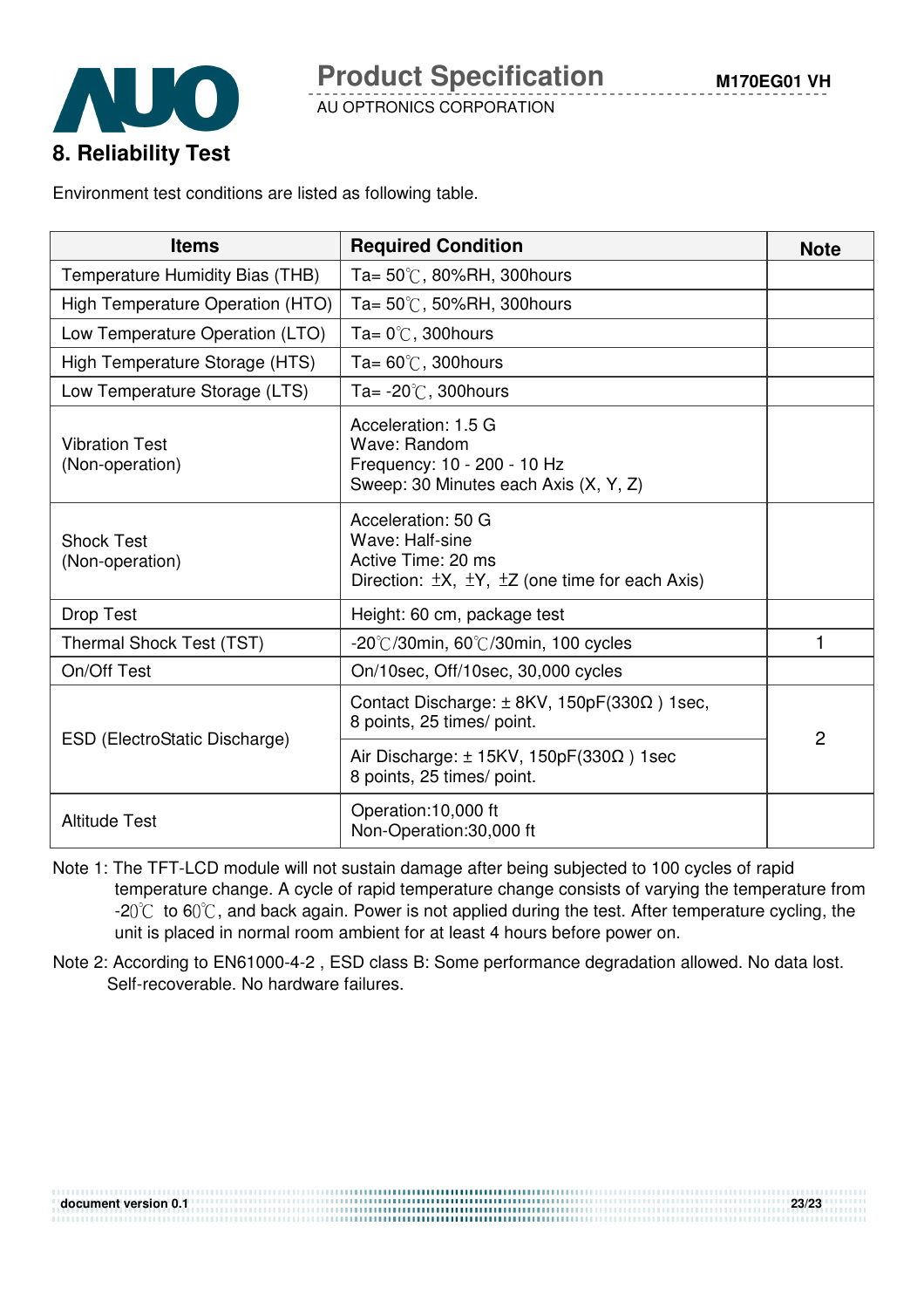

 **M170EG01 VH**

# **9. Shipping Label**

The shipping label format is shown as below.



**document version 0.1 24/23**